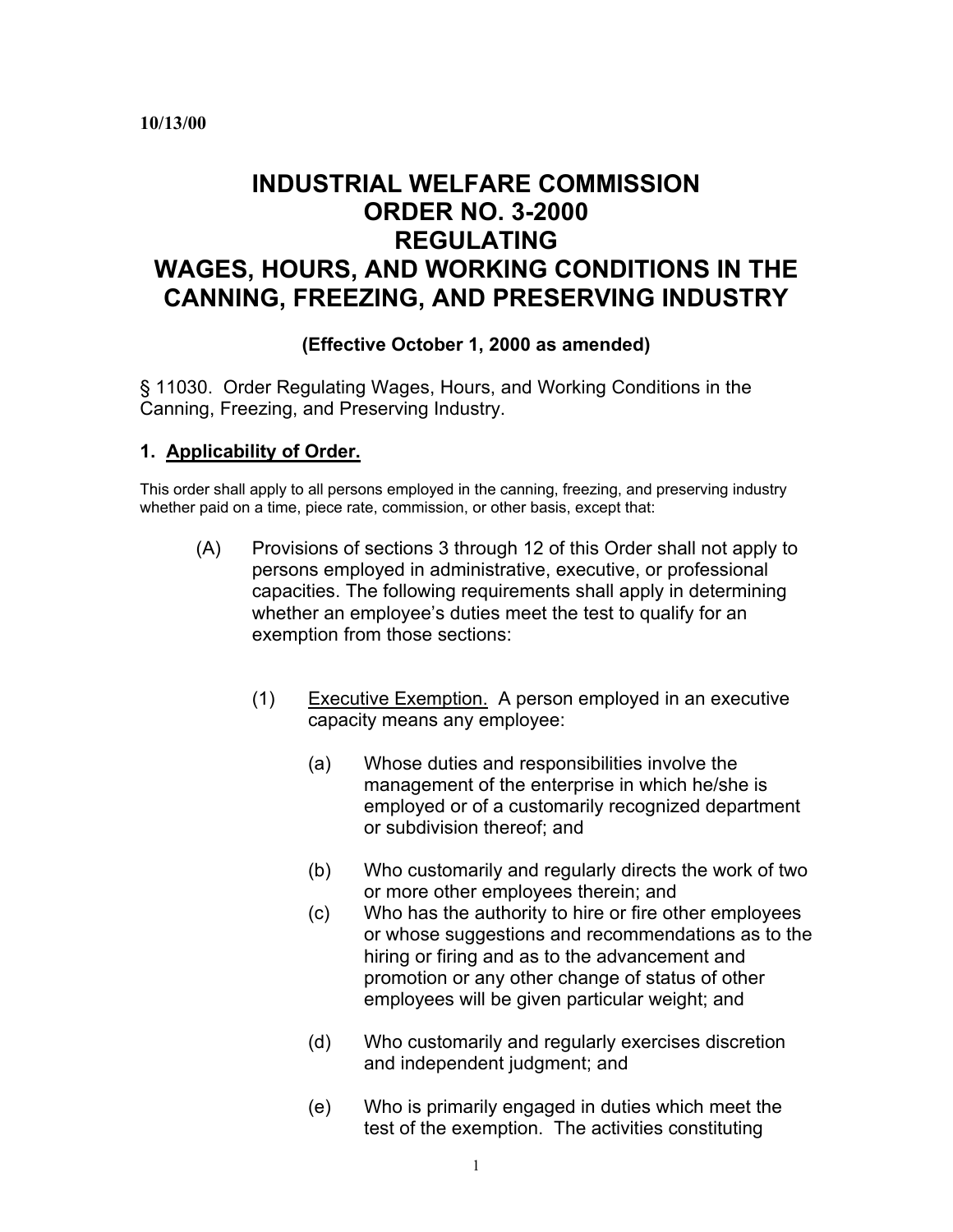exempt work and non-exempt work shall be construed in the same manner as such items are construed in the following regulations under the Fair Labor Standards Act effective as of the date of this order: 29 C.F.R. §§ 541.102, 541.104-111, 541.115 116. Exempt work shall include, for example, all work that is directly and closely related to exempt work and work which is properly viewed as a means for carrying out exempt functions. The work actually performed by the employee during the course of the work week must, first and foremost, be examined and the amount of time the employee spends on such work, together with the employer's realistic expectations and the realistic requirements of the job, shall be considered in determining whether the employee satisfies this requirement.

- (f) Such an employee must also earn a monthly salary equivalent to no less than two times the state minimum wage for full-time employment. Full-time employment is defined in Labor Code § 515(c) as 40 hours per week.
- (2) Administrative Exemption. A person employed in an administrative capacity means any employee:
	- (a) Whose duties and responsibilities involve either:
		- (1) The performance of office or non-manual work directly related to management policies or general business operations of their employer or their employer's customers, or
		- (2) The performance of functions in the administration of a school system, or educational establishment or institution, or of a department of subdivision thereof, in work directly related to the academic instruction or training carried on therein; and
	- (b) Who customarily and regularly exercises discretion and independent judgment; and
	- (c) (1) Who regularly and directly assists a proprietor, or an employee employed in a bona fide executive or administrative capacity (as such terms are defined for purposes of this section), or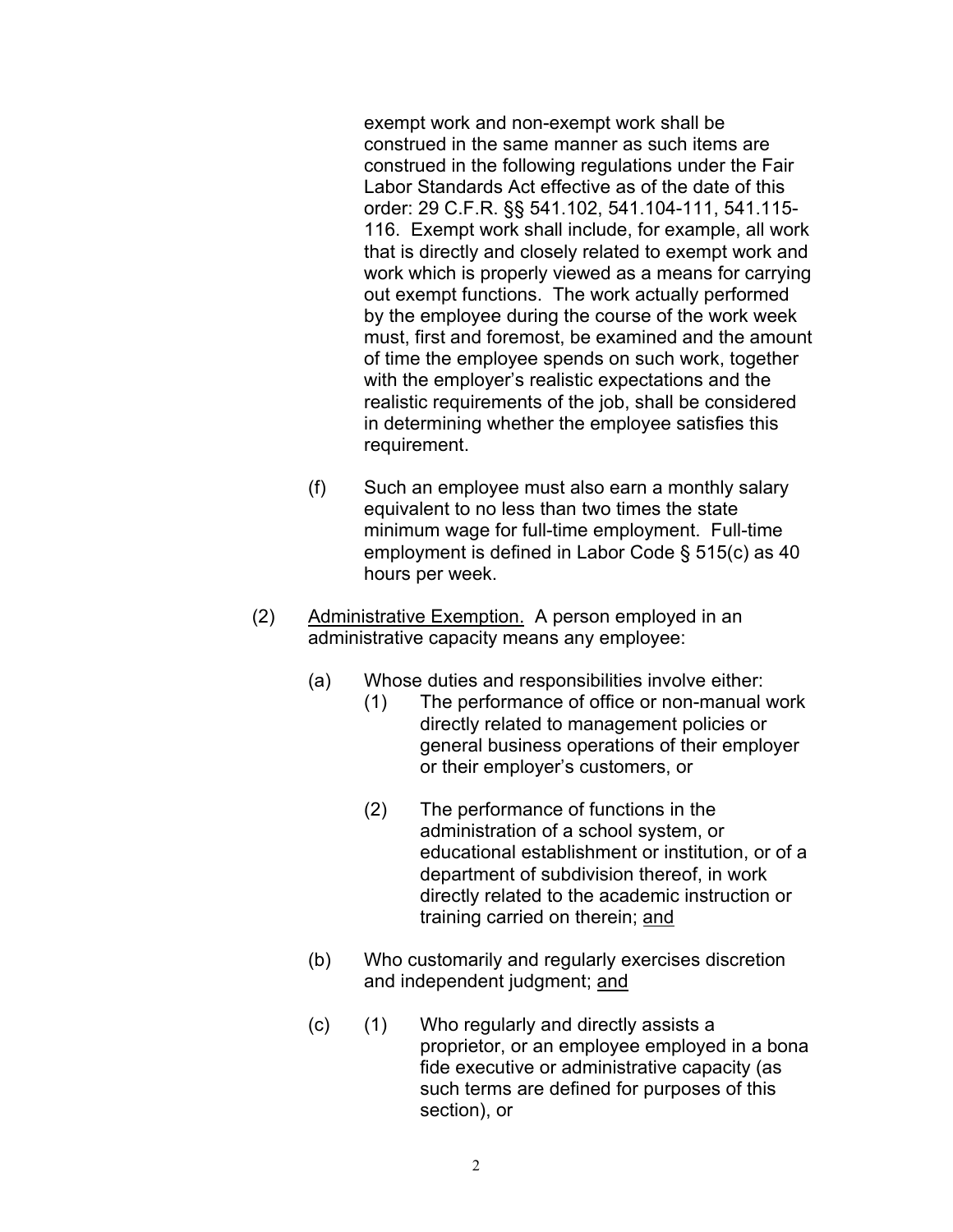- (2) who performs under only general supervision work along specialized or technical lines requiring special training, experience, or knowledge, or
- (3) who executes under only general supervision special assignments and tasks, and
- (d) Who is primarily engaged in duties which meet the test of the exemption. The activities constituting exempt work and non-exempt work shall be construed in the same manner as such terms are construed in the following regulations under the Fair Labor Standards Act effective as of the date of this order: 29 C.F.R. §§ 541.201-205, 541.207-208, 541.210, 541.215. Exempt work shall include, for example, all work that is directly and closely related to exempt work and work which is properly viewed as a means for carrying out exempt functions. The work actually performed by the employee during the course of the work week must, first and foremost, be examined and the amount of time the employee spends on such work, together with the employer's realistic expectations and the realistic requirements of the job, shall be considered in determining whether the employee satisfies this requirement.
- (e) Such employee must also earn a monthly salary equivalent to no less than two times the state minimum wage for full-time employment. Full –time employment is defined in Labor Code § 515(c) as 40 hours per week.
- (3) Professional Exemption. A person employed in a professional capacity means any employee who meets all of the following requirements:
- $(a)$ (1) Who is licensed or certified by the State of California and is primarily engaged in the practice of one of the following recognized professions: law, medicine, dentistry, optometry, architecture, engineering, teaching, or accounting; or
	- (2) Who is primarily engaged in an occupation commonly recognized as a learned or artistic profession. For the purposes of this subsection, "learned or artistic profession"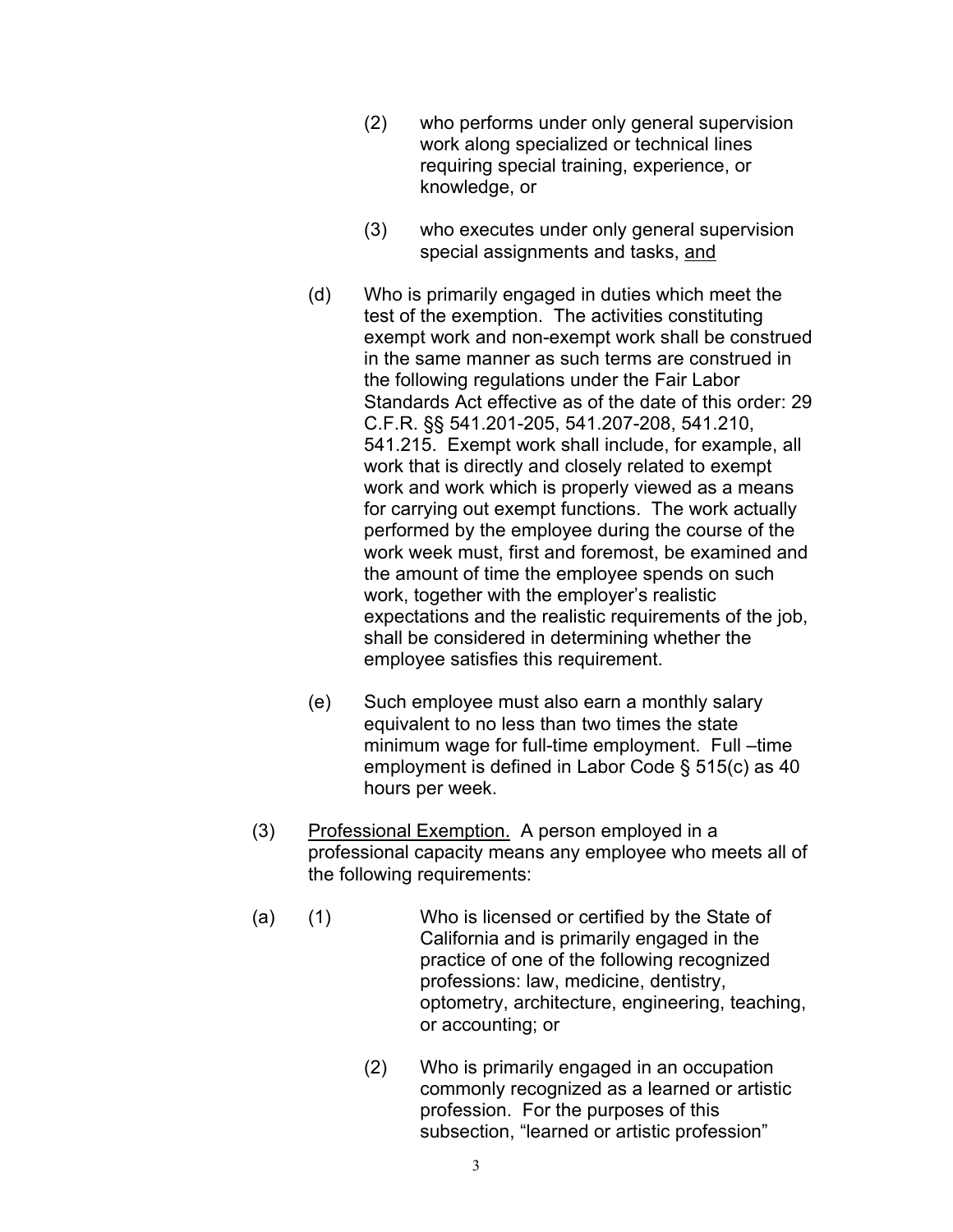means an employee who is primarily engaged in the performance of:

- (i) Work requiring knowledge of an advanced type in a field or science or learning customarily acquired by a prolonged course of specialized intellectual instruction and study, as distinguished from a general academic education and from an apprenticeship, and from training in the performance of routine mental, manual, or physical processes, or work that is an essential part of or necessarily incident to any of the above work; or
- (ii) Work that is original and creative in character in a recognized field of artistic endeavor (as opposed to work which can be produced by a person endowed with general manual or intellectual ability and training), and the result of which depends primarily on the invention, imagination, or talent of the employee or work that is an essential part of or necessarily incident to any of the above work; and
- (iii) Whose work is predominantly intellectual and varied in character (as opposed to routine mental, manual, mechanical, or physical work) and is of such character that the output produced or the result accomplished cannot be standardized in relation to a given period of time.
- (b) Who customarily and regularly exercises discretion and independent judgment in the performance of duties set forth in paragraph (a).
- (c) Who earns a monthly salary equivalent to no less than two times the state minimum wage for full-time employment. Full-time employment is defined in Labor Code §515 (c) as 40 hours per week.
- (d) Subsection  $(a)(2)$  above is intended to be construed in accordance with the following provisions of federal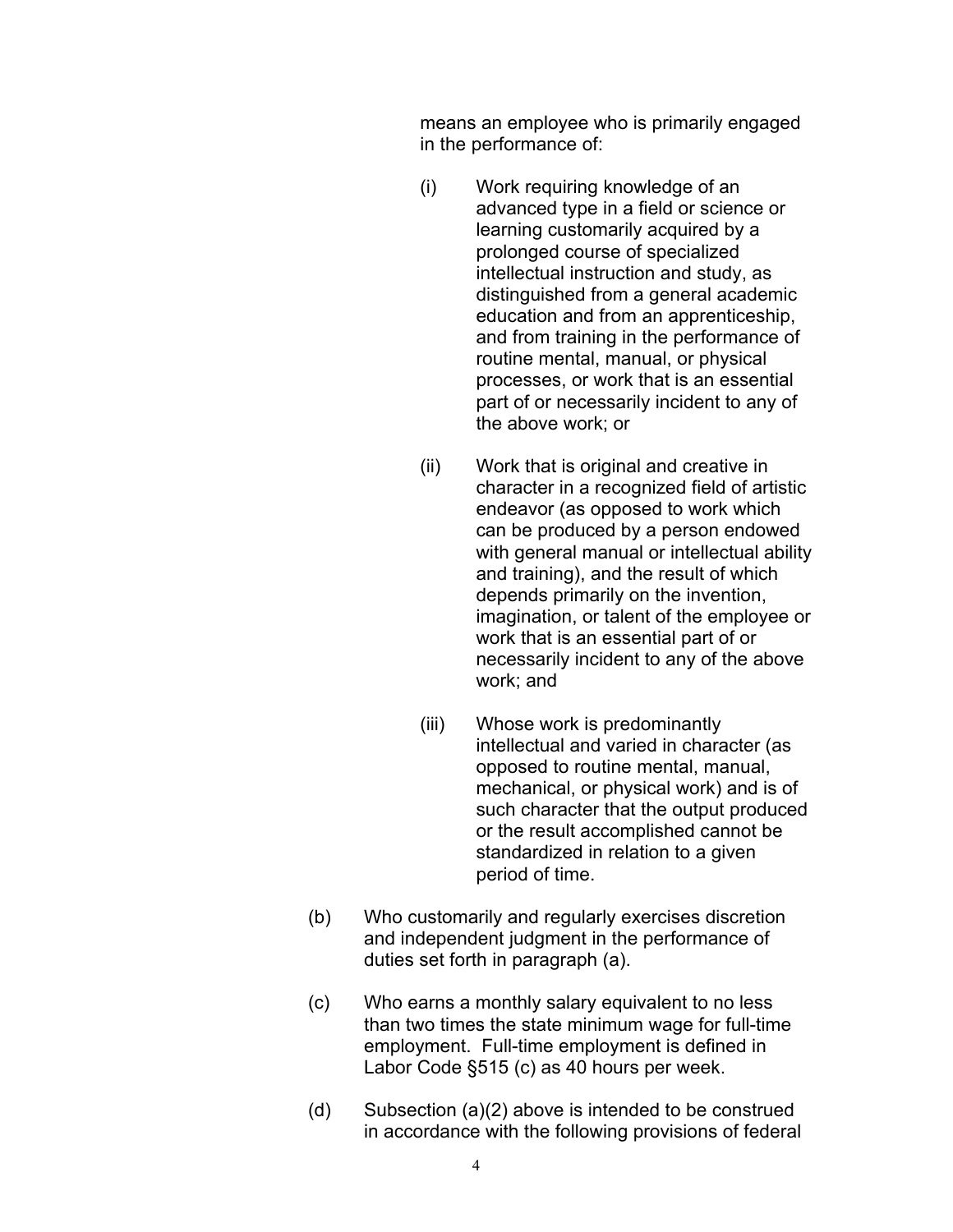law as they existed as of the date of this Wage Order: 29 C.F.R. §§ 541.207, 541.301(a)-(d), 541.302, 541.306, 541.307, 541.308, and 541.310.

- (e) Notwithstanding the provisions of this subsection, pharmacists employed to engage in the practice of pharmacy, and registered nurses employed to engage in the practice of nursing, shall not be considered exempt professional employees, nor shall they be considered exempt from coverage for the purposes of this subsection unless they individually meet the criteria established for exemption as executive or administrative employees.
- (f) Subsection (e) above, shall not apply to the following advanced practice nurses:
	- (1) Certified nurse midwives who are primarily engaged in performing duties for which certification is required pursuant to Article 2.5 (commencing with Section 2746) of Chapter 6 of Division 2 of the Business and Professions Code.
	- (2) Certified nurse anesthetists who are primarily engaged in performing duties for which certification is required pursuant to Article 7 (commencing with Section 2825) of Chapter 6 of Division 2 of the Business and Professions Code.
	- (3) Certified nurse practitioners who are primarily engaged in performing duties for which certification is required pursuant to Article 8 (commencing with Section 2834) of Chapter 6 of Division 2 of the Business and Professions Code.
	- (4) Nothing in this paragraph shall exempt the occupations set forth in subparagraphs (1), (2), and (3) from meeting the requirements of subsection  $1(A)(3)(a) - (c)$ , above.
- the computer software field shall be exempt, if all of (g) Except as provided in subsection (h), an employee in the following apply:
- (1) The employee is primarily engaged in work that is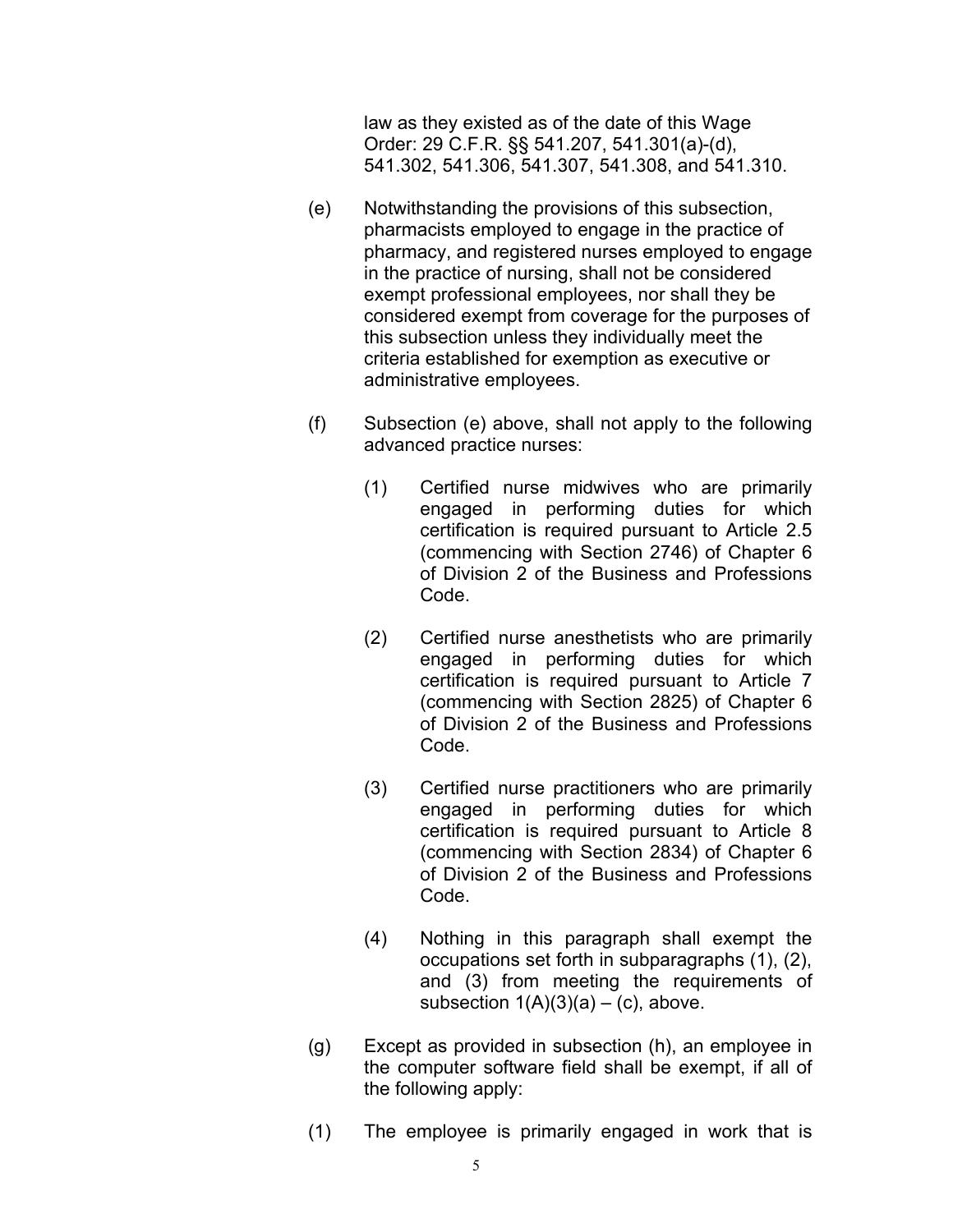intellectual or creative and that requires the exercise of discretion and independent judgment, and the employee is primarily engaged in duties that consist of one or more of the following:

- (i) The application of systems analysis techniques and procedures, including consulting with users, to determine hardware, software, or system functional specifications.
- (ii) The design, development, documentation, analysis, creation, testing, or modification of computer systems or programs, including prototypes, based on and related to, user or system design specifications.
- (iii) The documentation, testing, creation, or modification of computer programs related to the design of software or hardware for computer operating systems.
- $(2)$  The employee is highly skilled and is proficient in the theoretical and practical application of highly specialized information to computer systems analysis, programming, and software engineering. A job title shall not be determinative of the applicability of this exemption.
- (3)The employee's hourly rate of pay is not less than fortyone dollars (\$41.00). The Division of Labor Statistics and Research shall adjust this pay rate on October 1 of each year to be effective on January 1 of the following year by an amount equal to the percentage increase in the California Consumer Price Index for Urban Wage Earners and Clerical Workers.
- $(h)$  The exemption provided in subsection  $(g)$  does not apply to an employee if any of the following apply:
	- (1)The employee is a trainee or employee in an entry-level position who is learning to become proficient in the theoretical and practical application of highly specialized information to computer systems analysis, programming, and software engineering.
	- (2) The employee is in a computer-related occupation but has not attained the level of skill and expertise necessary to work independently and without close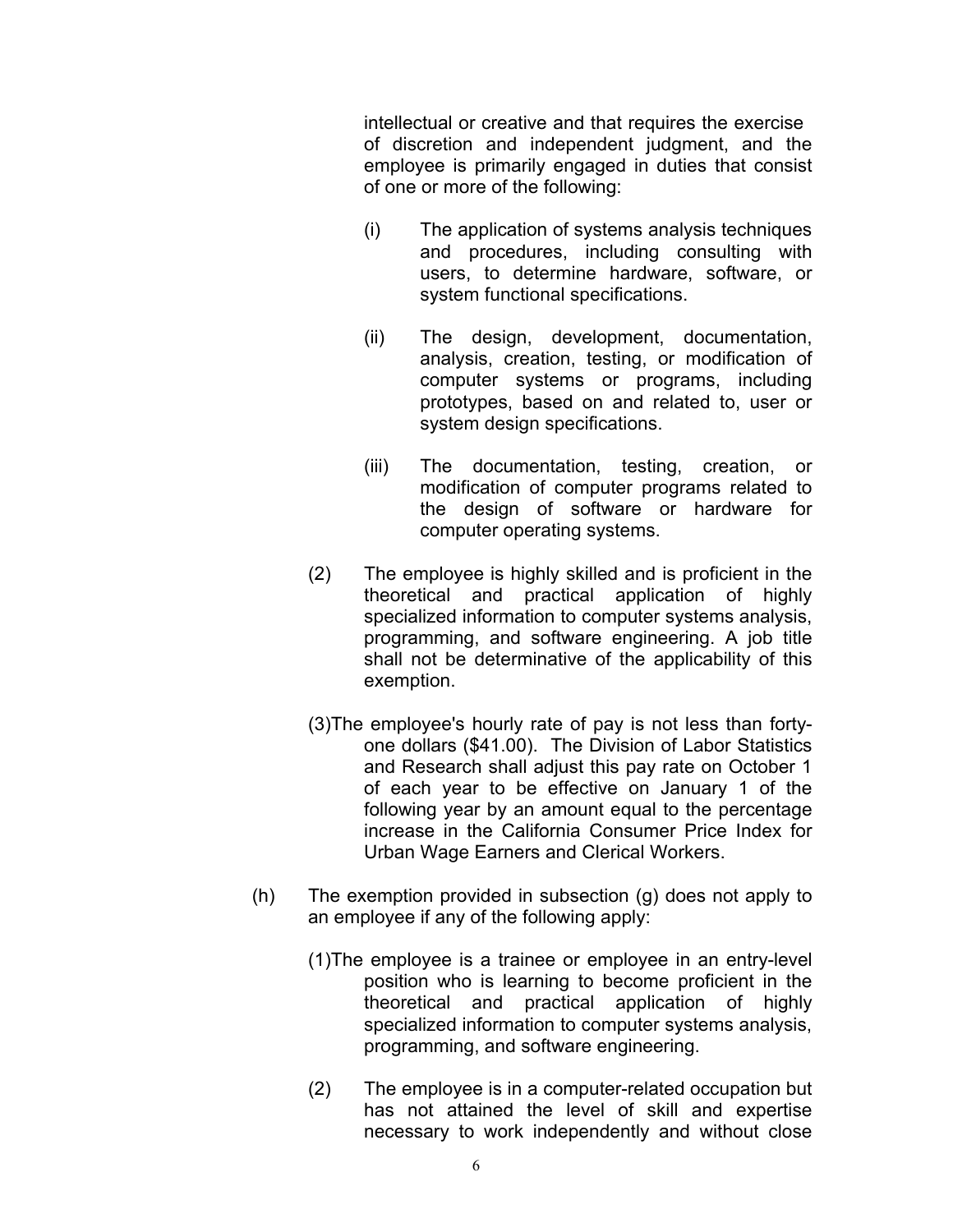supervision.

- (3) The employee is engaged in the operation of computers or in the manufacture, repair, or maintenance of computer hardware and related equipment.
- (4) The employee is an engineer, drafter, machinist, or other professional whose work is highly dependent upon or facilitated by the use of computers and computer software programs and who is skilled in computer-aided design software, including CAD/CAM, but who is not in a computer systems analysis or programming occupation.
- $(5)$ The employee is a writer engaged in writing material, including box labels, product descriptions, documentation, promotional material, setup and installation instructions, and other similar written information, either for print or for on screen media or who writes or provides content material intended to be read by customers, subscribers, or visitors to computer-related media such as the World Wide Web or CD-ROMs.
- $(6)$ The employee is engaged in any of the activities set forth in subsection (g) for the purpose of creating imagery for effects used in the motion picture, television, or theatrical industry.
- (B) The provisions of this Order shall not apply to employees directly employed by the State or any county, incorporated city or town or other municipal corporation, or to outside salespersons.
- (C) Provisions of this Order shall not apply to any individual who is the parent, spouse, child, or legally adopted child or the employer.
- (D) Effective January 1, 2001, the provisions of this Order shall not apply to any individual participating in a national service program, such as AmeriCorps, carried out using assistance provided under Section 12571 of Title 42 of the United States Code. (See Stats. 2000, ch. 365, amending Labor Code § 1171.)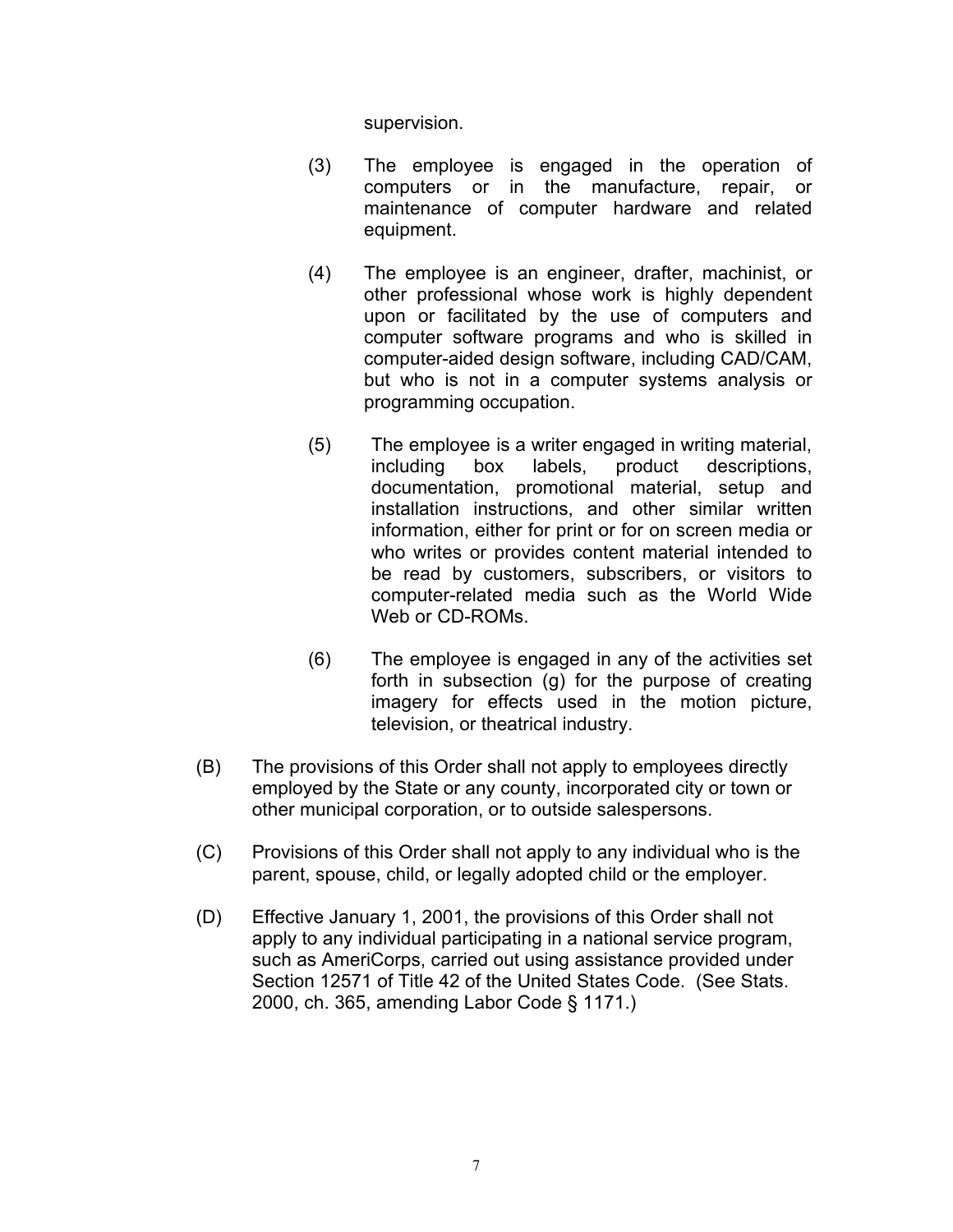# **2. Definitions.**

- (A) "Commission" means the Industrial Welfare Commission of the State of California.
- (B) "Division" means the Division of Labor Standards Enforcement of the State of California.
- (C) "Canning, Freezing, and Preserving Industry" means any industry, business, or establishment operated for the purpose of canning soups, or of cooking, canning, curing, freezing, pickling, salting, bottling, preserving, or otherwise processing any fruits or vegetables, seafood, meat, poultry or rabbit product, when the purpose of such processing is the preservation of the product and includes all operations incidental thereto.
- (D) An "alternative workweek schedule" means any regularly scheduled workweek requiring an employee to work more than eight (8) hours in a 24-hour period.
- $(E)$ "Employ" means to engage, suffer, or permit to work.
- $(F)$ "Employee" means any person employed by an employer.
- (G) "Employer" means any person as defined in Section 18 of the Labor Code, who directly or indirectly, or through an agent or any other person, employs or exercises control over the wages, hours, or working conditions of any person.
- (H) "Hours worked" means the time during which an employee is subject to the control of an employer, and includes all the time the employee is suffered or permitted to work, whether or not required to do so.
- (I) "Minor" means, for the purpose of this Order, any person under the age of eighteen (18) years.
- (J) "Outside Salesperson" means any person, 18 years if age or over, who customarily and regularly works more than half the working time away from the employer's place of business selling tangible or intangible items or obtaining orders or contracts for products, services or use of facilities.
- $(K)$  "Primarily" as used in Section 1, Applicability, means more than one-half the employee's work time.
- (L) "Shift" means designated hours of work by an employee, with a designated beginning time and ending time.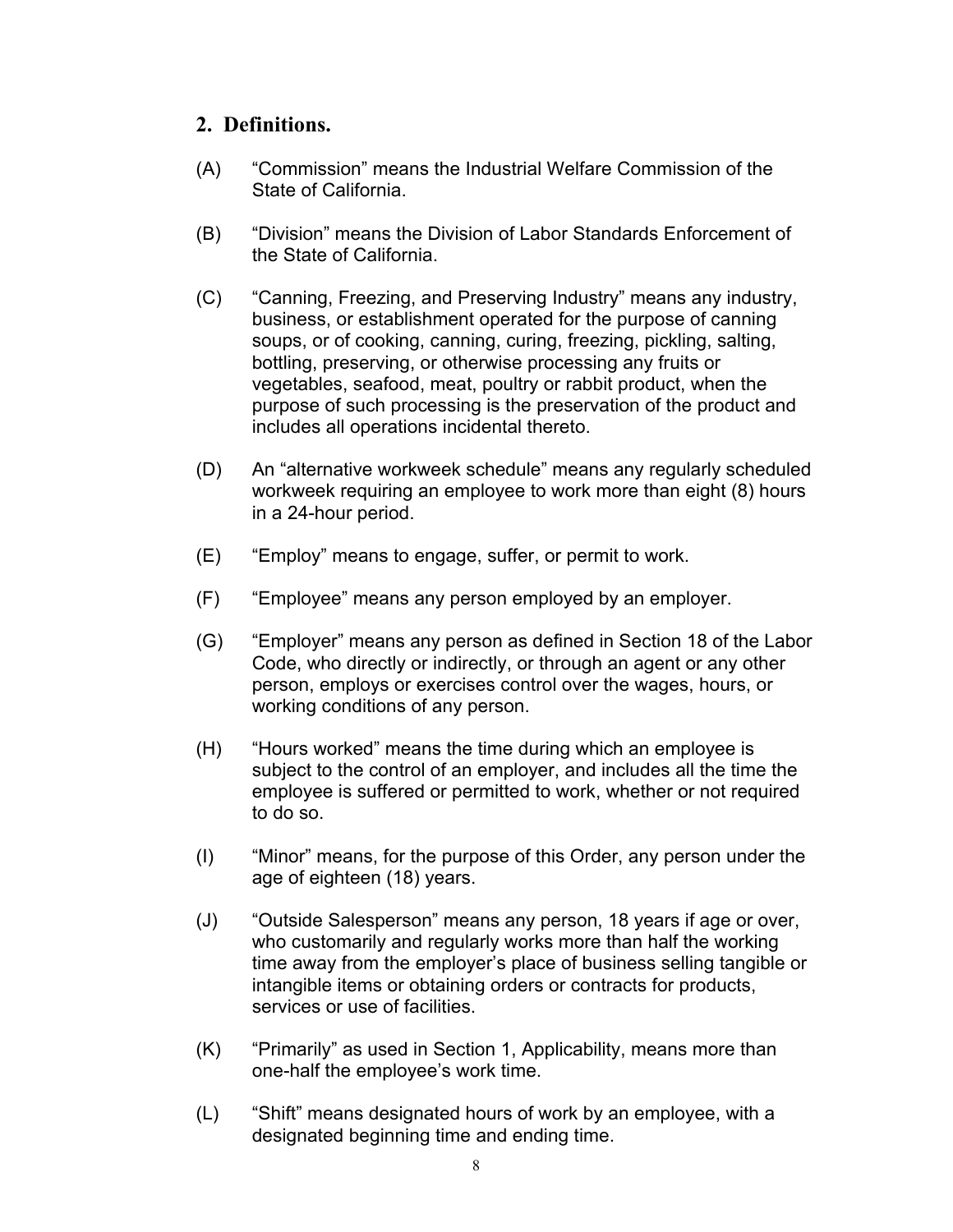- (M) "Split shift" means a work schedule which is interrupted by non-paid non-working periods established by the employer, other than bona fide rest or meal periods.
- (N) "Teaching" means, for the purpose of section 1 of this Order, the profession of teaching under a certificate from the Commission for Teacher Preparation and Licensing or teaching in an accredited college or university.
- $(O)$ "Wages" (See California Labor Code, section 200)
- (P) "Workday" and "day" mean any consecutive 24-hour period beginning at the same time each calendar day.
- (Q) "Workweek" and "week" mean any seven (7) consecutive days, starting with the same calendar day each week. "Workweek" is a fixed and regularly recurring period of 168 hours, seven (7) consecutive 24-hour periods.

#### **3. Hours and Days of Work.**

DAILY OVERTIME - GENERAL PROVISIONS

- (A) The following overtime provisions are applicable to employees eighteen (18) years of age or over and to employees sixteen (16) or seventeen (17) years of age who are not required by law to attend school and are not otherwise prohibited by law from engaging in the subject work. Such employees shall not be employed more than eight (8) hours in any workday or more than forty (40) hours in any workweek unless the employee receives one and one-half  $(1 \frac{1}{2})$ times such employee's regular rate of pay for all hours worked over forty (40) hours in the workweek. Eight (8) hours of labor constitutes a day's work. Employment beyond eight (8) hours in any workday or more than six (6) days in any workweek is permissible under the following conditions:
	- $(1)$  An employee may work up to a maximum of seventy-two (72) hours in seven (7) consecutive days after which the employee shall have a twenty-four (24) hour period off duty. Overtime hours shall be compensated at:
		- (a) One and one-half  $(1 \frac{1}{2})$  times the employee's regular rate of pay for all hours worked in excess of eight (8) hours up to and including twelve (12) hours in any workday, and for the first eight (8) hours worked on the seventh  $(7<sup>th</sup>)$  consecutive day of work in a workweek; and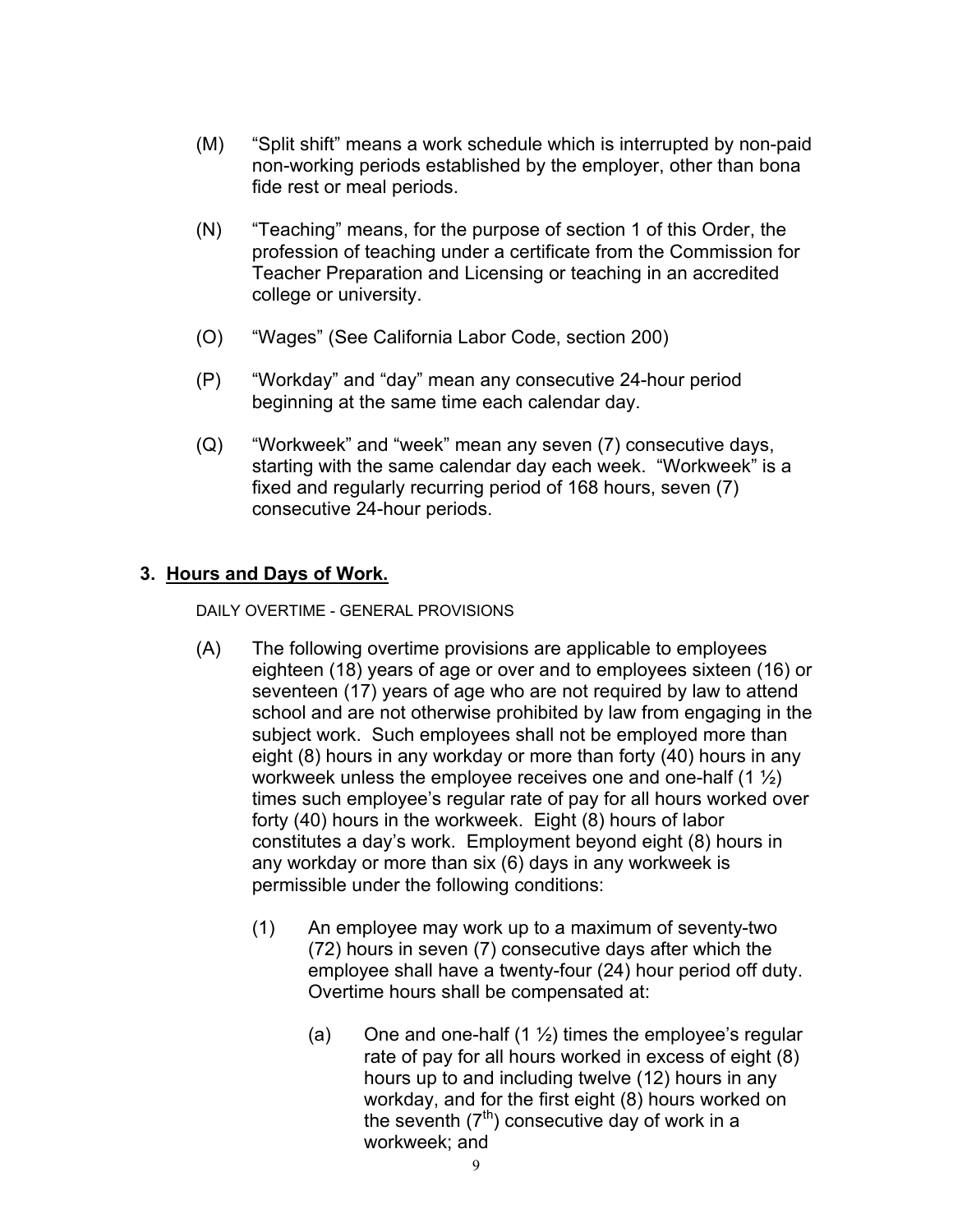- (b) Double the employee's regular rate of pay for all hours worked in excess of twelve (12) hours in any workday and for all hours worked in excess of eight (8) hours on the seventh  $(7<sup>th</sup>)$  consecutive day of work in any a workweek.
- (2) The overtime rate of compensation required to be paid to a nonexempt full-time salaried employee shall be computed by using the employee's regular hourly salary as one fortieth (1/40) of the employee's weekly salary.

### ALTERNATIVE WORKWEEKS

- (B1) No employer shall be deemed to have violated the daily overtime provisions by instituting, pursuant to the election procedures set forth in this wage order, a regularly scheduled alternative workweek schedule of not more than ten (10) hours per day within a forty (40) hour workweek without the payment of an overtime rate of compensation. All work performed in any workday beyond the schedule established by the agreement up to twelve (12) hours a day or beyond forty (40) hours per week shall be paid at one and one-half  $(1 \frac{1}{2})$  times the employee's regular rate of pay. All work performed in excess of twelve (12) hours per day and any work in excess of eight (8) hours on those days worked beyond the regularly scheduled number of workdays established by the alternative workweek agreement shall be paid at double the employee's regular rate of pay. Any alternative workweek agreement adopted pursuant to this section shall provide for not less than four (4) hours of work in any shift. Nothing in this section shall prohibit an employer, at the request of the employee, to substitute one day of work for another day of the same length in the shift provided by the alternative workweek agreement on an occasional basis to meet the personal needs of the employee without the payment of overtime. No hours paid at either one and one-half  $(1 \frac{1}{2})$  or double the regular rate of pay shall be included in determining when forty (40) hours have been worked for the purpose of computing overtime compensation.
	- (1) Any agreement adopted pursuant to this section shall provide for not less than two consecutive days off within a workweek.
	- (2) If an employer, whose employees have adopted an alternative workweek agreement permitted by this order requires an employee to work fewer hours than those that are regularly scheduled by the agreement, the employer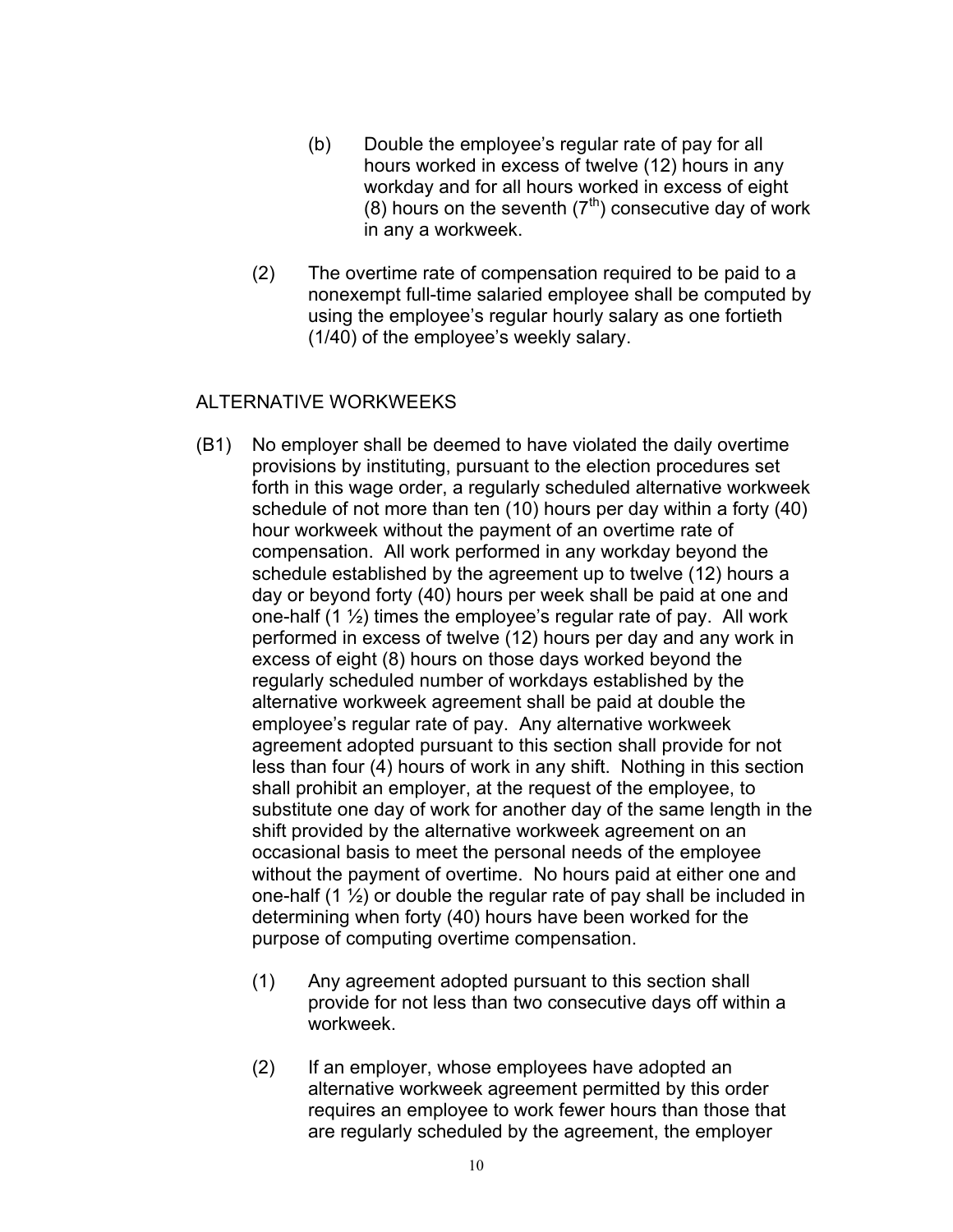shall pay the employee overtime compensation at a rate of one and one-half (1  $\frac{1}{2}$ ) times the employee's regular rate of pay for all hours worked in excess of eight (8) hours, and double the employee's regular rate of pay for all hours worked in excess of twelve (12) hours for the day the employee is required to work the reduced hours.

- (3) An employer shall not reduce an employee's regular rate of hourly pay as a result of the adoption, repeal or nullification of an alternative workweek schedule.
- (4) An employer shall explore any available reasonable alternative means of accommodating the religious belief or observance of an affected employee that conflicts with an adopted alternative workweek schedule, in the manner provided by subdivision (j) of Section 12940 of the Government Code.
- (5) An employer shall make a reasonable effort to find a work schedule not to exceed eight (8) hours in a workday, in order to accommodate any affected employee who was eligible to vote in an election authorized by this Section and who is unable to work the alternative workweek schedule established as the result of that election.
- (6) An employer shall be permitted, but not required, to provide a work schedule not to exceed eight (8) hours in a workday to accommodate any employee who is hired after the date of the election and who is unable to work the alternative workweek schedule established by the election.
- (7) Arrangements adopted in a secret ballot election held pursuant to this order prior to 1998, or under the rules in effect prior to 1998, and before the performance of the work, shall remain valid after July 1, 2000 provided that the results of the election are reported by the employer to the Division of Labor Statistics and Research by January 1, 2001, in accordance with the requirements of Section B2 below (Election Procedures). New arrangements can be entered into pursuant to the provisions of this section.

#### ELECTION PROCEDURES

- (B2) Election procedures for the adoption and repeal of alternative workweek schedules require the following:
	- (1) Each proposal for an alternative workweek schedule shall be in the form of a written agreement proposed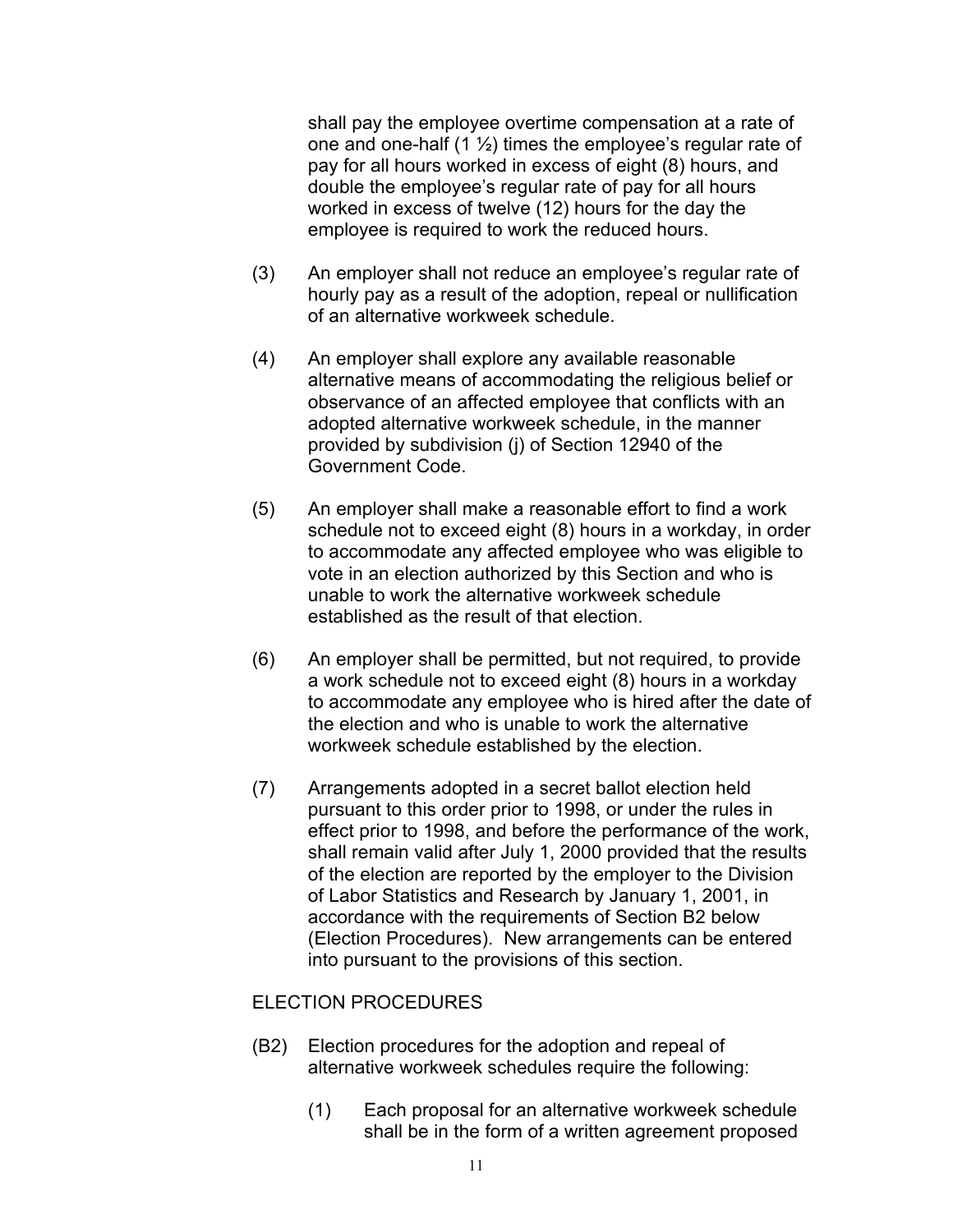by the employer. The proposed agreement must designate a regularly scheduled alternative workweek in which the specified number of work days and work hours are regularly recurring. The actual days worked within that alternative workweek schedule need not be specified. The employer may propose a single work schedule that would become the standard schedule for workers in the work unit, or a menu of work schedule options, from which each employee in the unit would be entitled to choose. If the employer proposes a menu of work schedule options, the employee may, with the approval of the employer, move from one menu option to another.

- (2) In order to be valid, the proposed alternative workweek schedule must be adopted in a secret ballot election, before the performance of work, by at least a two-thirds (2/3) vote of the affected employees in the work unit. The election shall be held during regular working hours at the employees' work site. For purposes of this subsection, "affected employees in the work unit" may include all employees in a readily identifiable work unit, such as a division, a department, a job classification, a shift, a separate physical location, or a recognized subdivision of any such work unit. A work unit may consist of an individual employee as long as the criteria for an identifiable work unit in this subsection is met.
- (3) Prior to the secret ballot vote, any employer who proposed to institute an alternative workweek schedule shall have made a disclosure in writing to the affected employees, including the effects of the proposed arrangement on the employees' wages, hours, and benefits. Such a disclosure shall include meeting(s), duly noticed, held at least fourteen (14) days prior to voting, for the specific purpose of discussing the effects of the alternative workweek schedule. An employer shall provide that disclosure in a non-English language, as well as in English, if at least five (5) percent of the affected employees primarily speak that non-English language. The employer shall mail the written disclosure to employees who do not attend the meeting. Failure to comply with this Section shall make the election null and void.
- (4) Any election to establish or repeal an alternative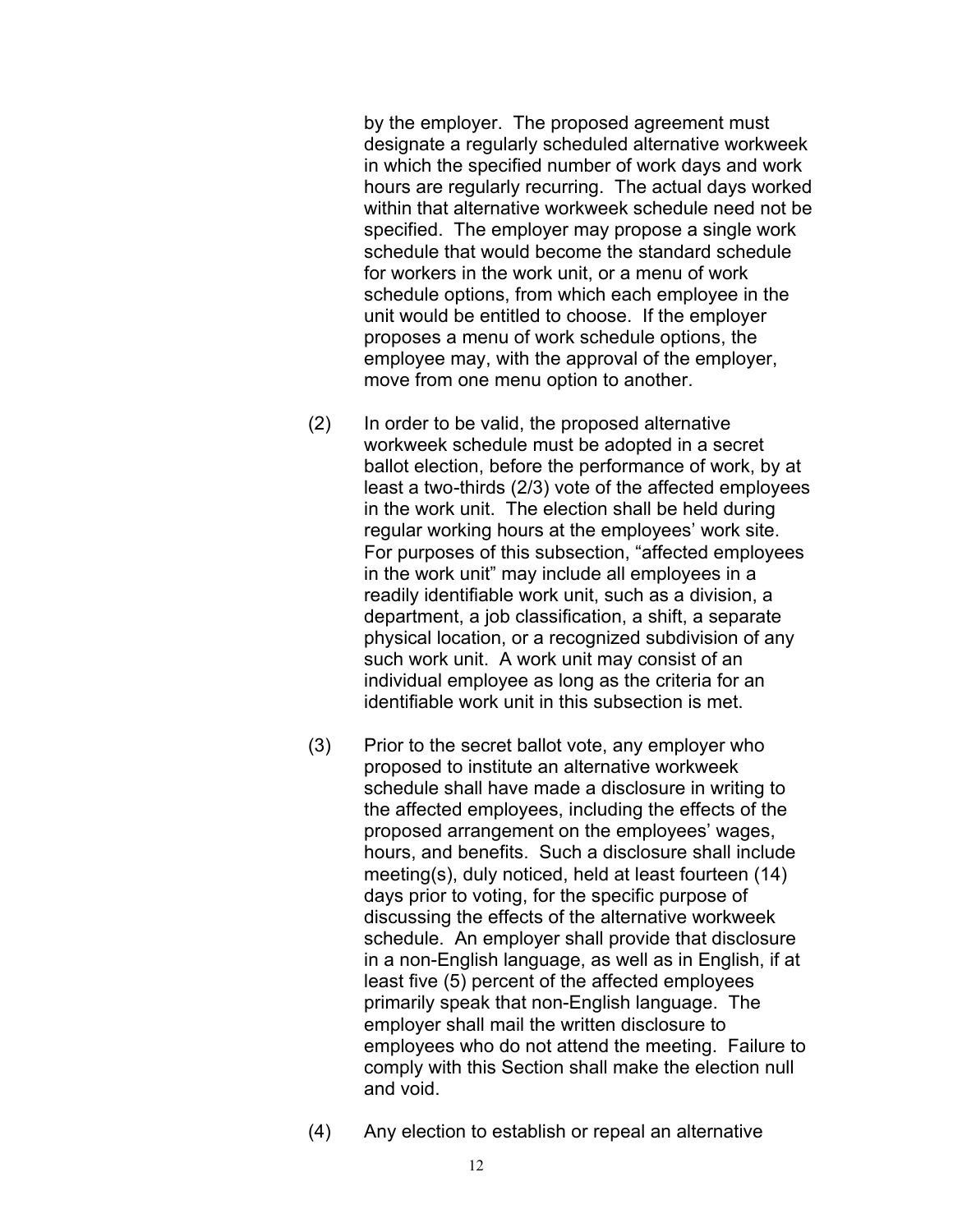workweek schedule shall be held at the worksite of the affected employees. The employer shall bear the costs of conducting any election held pursuant to this section. Upon a complaint by an affected employee, and after an investigation by the Labor Commissioner, the Labor Commissioner may require the employer to select a neutral third party to conduct the election.

- (5) Any type of alternative workweek schedule that is authorized by the Labor Code may be repealed by the affected employees. Upon a petition of one-third (1/3) of the affected employees, a new secret ballot election shall be held and a two-thirds (2/3) vote of the affected employees shall be required to reverse the alternative workweek schedule. The election to repeal the alternative workweek schedule shall be held not more than 30 days after the petition is submitted to the employer, except that the election shall be held not less than twelve (12) months after the date that the same group of employees voted in an election held to adopt or repeal an alternative workweek schedule. The election shall take place during regular working hours at the employees' work site. If the alternative workweek schedule is revoked, the employer shall comply within sixty (60) days. Upon proper showing of undue hardship, the Division of Labor Standards Enforcement may grant an extension of time for compliance.
- (6) Only secret ballots may be cast by affected employees in the work unit at any election held pursuant to this Section. The results of any election conducted pursuant to this Section shall be reported by the employer to the Division of Labor Statistics and Research within thirty (30) days after the results are final, and the report of election results shall be a public document. The report shall include the final tally of the vote, the size of the unit, and the nature of the business of the employer.
- (7) Employees affected by a change in the work hours resulting from the adoption of an alternative workweek schedule may not be required to work those new work hours for at least thirty (30) days after the announcement of the final results of the election.
- (8) Employers shall not intimidate or coerce employees to vote either in support of or in opposition to a proposed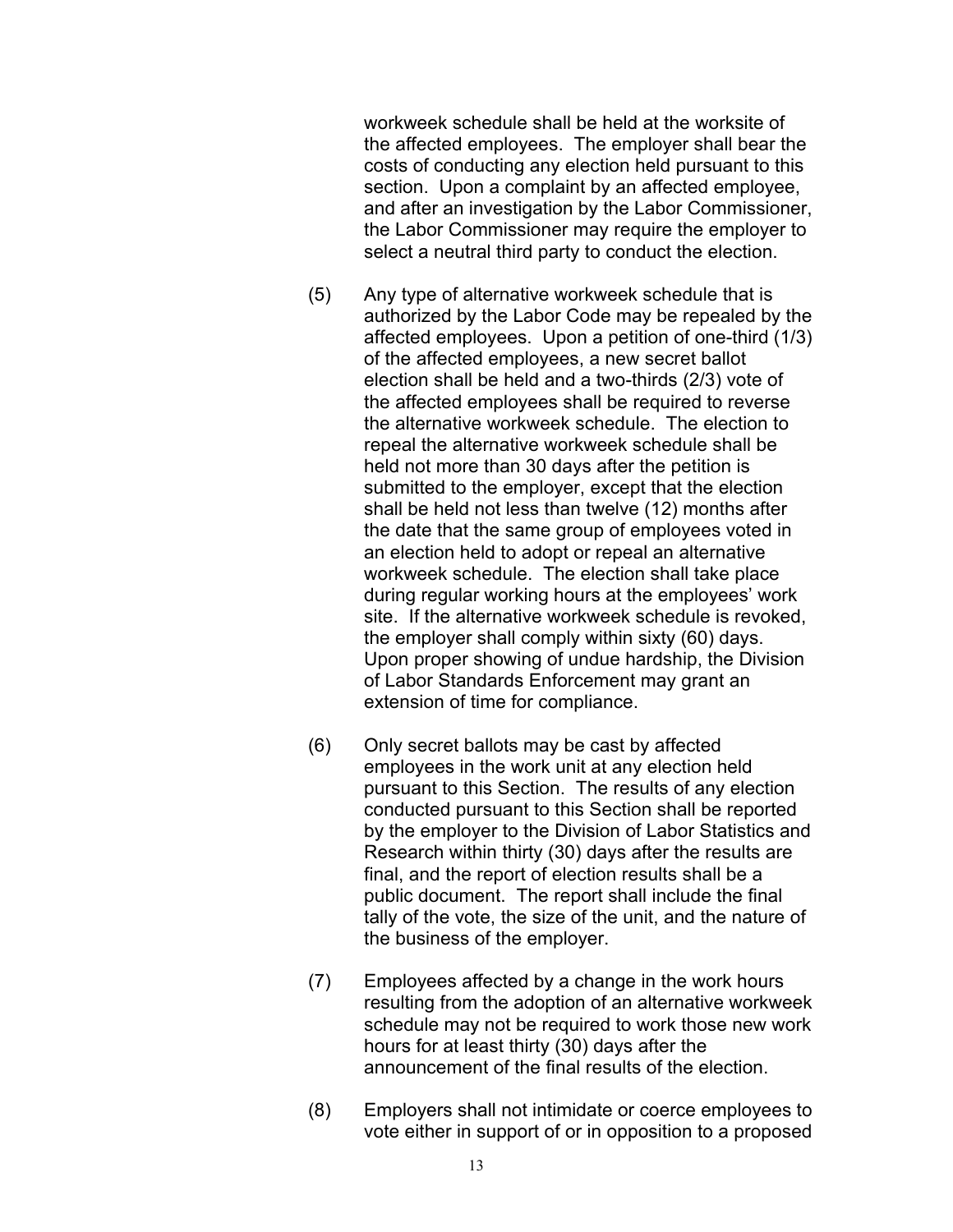alternative workweek. No employees shall be discharged or discriminated against for expressing opinions concerning the alternative workweek election or for opposing or supporting its adoption or repeal. However, nothing in this section shall prohibit an employer from expressing his/her position concerning that alternative workweek to the affected employees. A violation of this subsection shall be subject to Labor Code section 98 *et seq.* 

 $(C)$  One and one-half (1  $\frac{1}{2}$ ) times a minor's regular rate of pay shall be paid for all work over forty (40) hours in any workweek except that minors sixteen (16) and seventeen (17) years old who are not required by law to attend school and may therefore be employed for the same hours as an adult are subject to subsection (A) or (B1) and (B2) above.

(VIOLATIONS OF CHILD LABOR LAWS are subject to civil penalties of from \$500 to \$10,000 as well as to criminal penalties. provided herein. Refer to California Labor Code sections 1285 to 1312 and 1390 to 1399 for additional restrictions on the employment of minors and for descriptions of criminal and civil penalties for violation of the child labor laws. Employers should ask school districts about any required work permits.)

- (D) An employee may be employed on seven (7) workdays in one workweek when the total hours of employment during such workweek do not exceed thirty (30) and the total hours of employment in any one workday thereof do not exceed six (6).
- (E) If, during any workday an employer declares a work recess of onehalf (1/2) hour or more, other than a meal period, and the employer notifies the employees of the time to report back for work and permits them to leave the premises, such recess need not be treated as hours worked provided that there shall not be more than two (2) such recess periods within one shift and the total duration does not exceed two (2) hours. Work stoppages of less than onehalf (1/2) hour may not be deducted from hours worked.
- $(F)$  If a meal period occurs on a shift beginning or ending at or between the hours of 10 p.m. and 6 a.m., facilities shall be available for securing hot food and drink or for heating food or drink, and a suitable sheltered place shall be provided in which to consume such food or drink.
- (G) The provisions of Labor Code  $\S$ § 551 and 552 regarding one (1) day's rest in seven (7) shall not be construed to prevent an accumulation of days of rest when the nature of the employment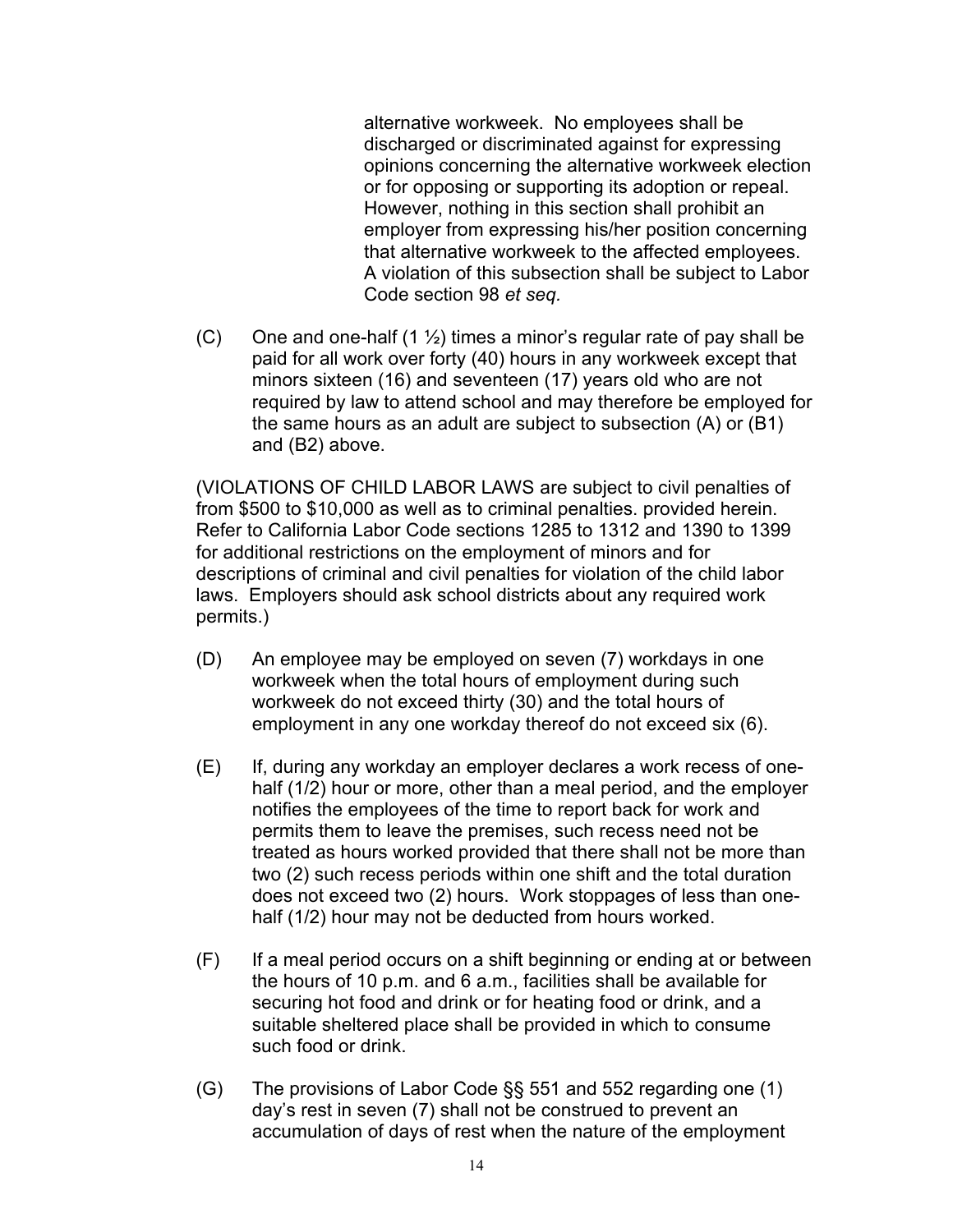reasonably requires the employee to work seven (7) or more consecutive days; provided, however, that in each calendar month, the employee shall receive the equivalent of one (1) day's rest in seven (7).

- (H) The provisions of this section are not applicable to employees whose hours of service are regulated by
	- (1) the United States Department of Transportation Code of Federal Regulations, title 49, sections 395.1 to 395.13, Hours of Service of Drivers, or
	- (2) Title 13 of the California Code of Regulations, subchapter 6.5, section 1200 and the following sections, regulating hours of drivers.
- $(1)$   $(1)$  Except as provided in subsections  $(C)$  and  $(F)$ , this section shall not apply to any employee covered by a valid collective bargaining agreement if the agreement expressly provides for the wages, hours of work, and working conditions of the employees, and if the agreement provides premium wage rates for all overtime hours worked and a regular hourly rate of pay for those employees of not less than thirty (30) percent more than the state minimum wage.
	- $(2)$  Notwithstanding Section  $(I)(1)$  above, where the employer and a labor organization representing employees of the employer have entered into a valid collective bargaining agreement pertaining to the hours of work of the employees, the requirement regarding the equivalent of one (1) day's rest in seven (7) (see Section (G) above) shall apply, unless the agreement expressly provides otherwise.
- (J) If an employer approves a written request of an employee to makeup work time that is or would be lost as a result of a personal obligation of the employee, the hours of that make-up work time, if performed in the same workweek in which the work time was lost, may not be counted toward computing the total number of hours worked in a day for purposes of the overtime requirements, except for hours in excess of eleven (11) hours of work in one (1) day or forty (40) hours of work in one (1) workweek. If an employee knows in advance that he or she will be requesting make-up time for a personal obligation that will recur at a fixed time over a succession of weeks, the employee may request to make-up work time for up to four (4) weeks in advance; provided, however, that the make-up work must be performed in the same week that the work time was lost. An employee shall provide a signed written request for each occasion that the employee makes a request to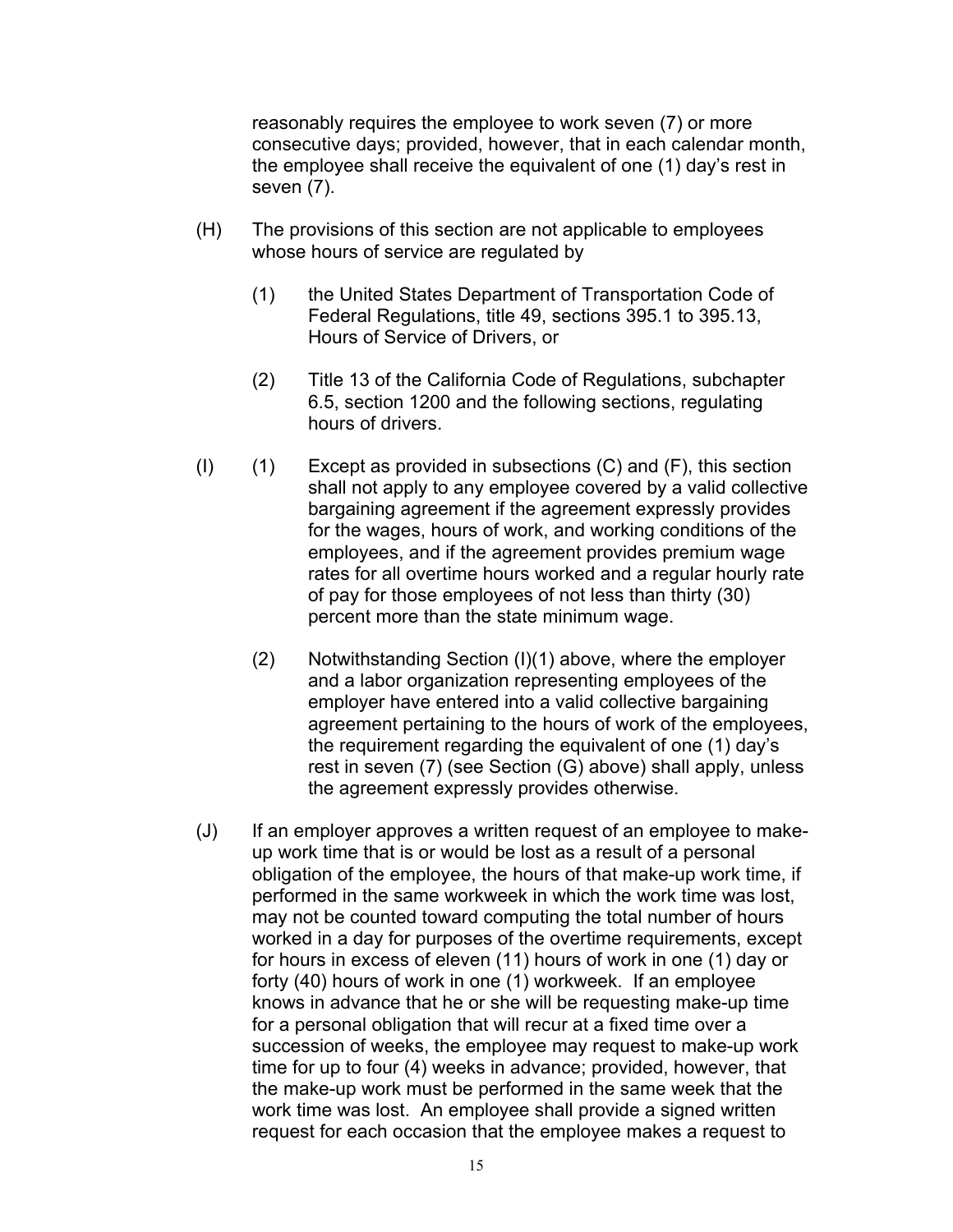make-up work time pursuant to this Section. While an employer may inform an employee of this make-up time option, the employer is prohibited from encouraging or otherwise soliciting an employee to request the employer's approval to take personal time off and make-up the work hours within the same workweek pursuant to this Section.

#### **4. Minimum Wages.**

- $(A)$ Every employer shall pay to each employee wages not less than four dollars and seventy-five cents (\$4.75) per hour for all hours worked, effective October 1, 1996; not less than five dollars (\$5.00) per hour for all hours worked, effective March 1, 1997; not less than five dollars and fifteen cents (\$5.15) per hour for all hours worked, effective September 1, 1997; and not less than five dollars and seventy-five cents (\$5.75) per hour for all hours worked, effective March 1, 1998, except:
	- $(1)$ LEARNERS. Employees 18 years of age or over, during their first one hundred and sixty (160) hours of employment in occupations in which they have no previous similar or related experience, may be paid not less than eighty-five percent (85%) of the minimum wage rounded to the nearest nickel.
	- $(2)$ MINORS may be paid not less than eighty-five percent (85%) of the minimum wage rounded to the nearest nickel provided that the number of minors employed at said lesser rate shall not exceed twenty-five percent (25%) of the persons regularly employed in the establishment. An employer of less than ten (10) persons may employ three (3) minors at said lesser rate. The twenty-five percent (25%) limitation on the employment of minors shall not apply during school vacations.

NOTE: Under certain conditions, the full minimum wage may be required for minors. See Labor Code Section 1391.2 (b).

- $(B)$ Every employer shall pay to each employee, on the established payday for the period involved, not less than the applicable minimum wage for all hours worked in the payroll period, whether the remuneration is measured by time, piece, commission, or otherwise.
- $(C)$ When an employee works a split shift, one hour's pay at the minimum wage shall be paid in addition to the minimum wage for that workday, except when the employee resides at the place of employment.
- $(D)$ The provisions of this section shall not apply to apprentices regularly indentured under the State Division of Apprenticeship Standards.

#### **5. Reporting Time Pay.**

- $(A)$ Each workday an employee is required to report for work and does report, but is not put to work or is furnished less than half said employee's usual or scheduled day's work, the employee shall be paid for half the usual or scheduled day's work, but in no event for less than two (2) hours nor more than four (4) hours, at the employee's regular rate of pay, which shall not be less than the minimum wage.
- $(B)$ If an employee is required to report for work a second time in any one workday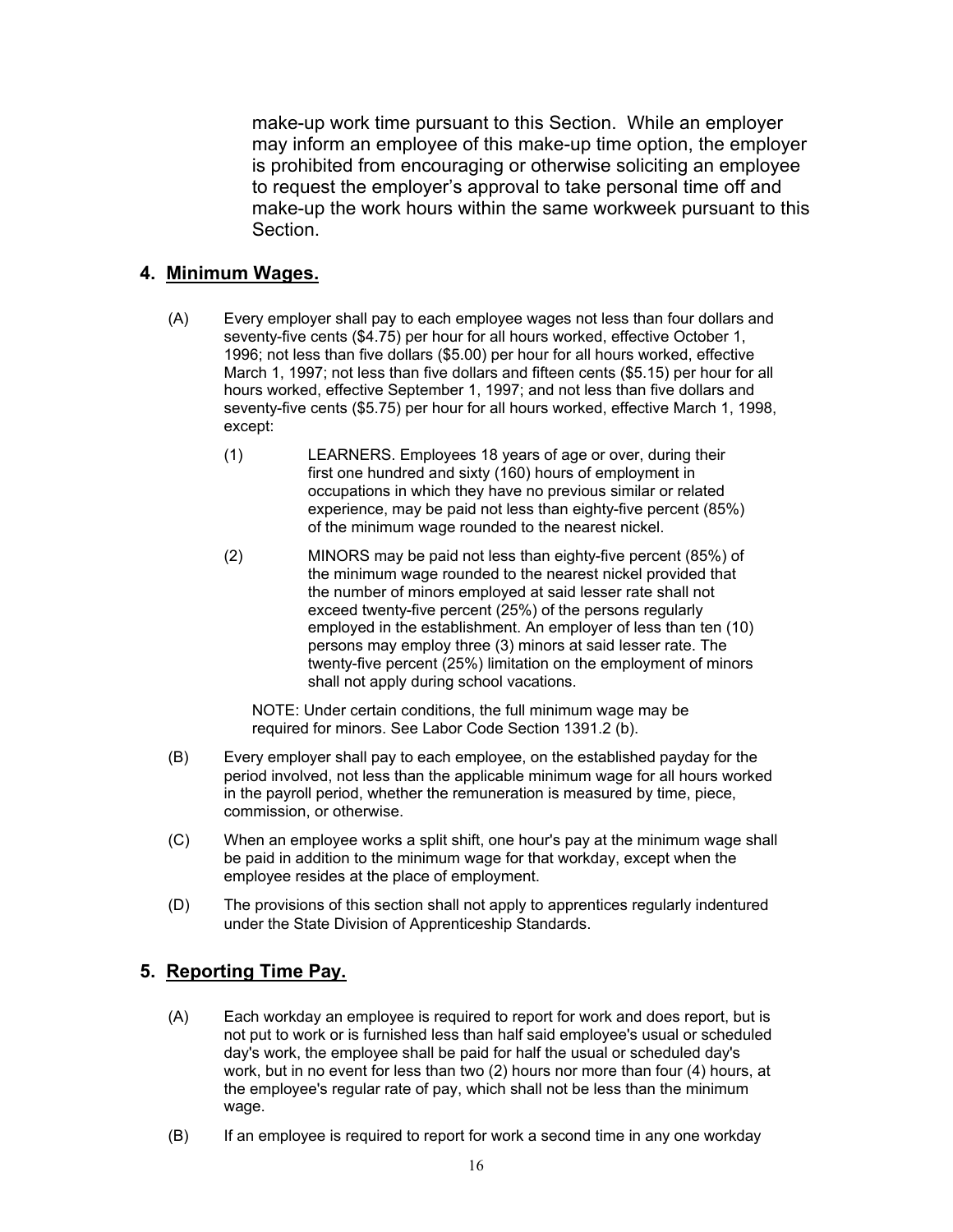and is furnished less than two hours of work on the second reporting, said employee shall be paid for two hours at the employee's regular rate of pay, which shall not be less than the minimum wage.

- $(C)$ The foregoing reporting time pay provisions are not applicable when:
	- $(1)$ Operations cannot commence or continue due to threats to employees or property; or when recommended by civil authorities; or
	- $(2)$ Public utilities fail to supply electricity, water, or gas, or there is a failure in the public utilities, or sewer system; or
	- $(3)$ The interruption of work is caused by an Act of God or other cause not within the employer's control.
	- $(D)$ This section shall not apply to an employee on paid standby status who is called to perform assigned work at a time other than the employee's scheduled reporting time.

## **6. Licenses for Disabled Workers.**

A license may be issued by the Division authorizing employment of a person whose earning capacity is impaired by physical disability or mental deficiency at less than the minimum wage. Such licenses shall be granted only upon joint application of employer and employee and employee's representative if any.

A special license may be issued to a nonprofit organization such as a sheltered workshop or rehabilitation facility fixing special minimum rates to enable the employment of such persons without requiring individual licenses of such employees.

All such licenses and special licenses shall be renewed on a yearly basis or more frequently at the discretion of the Division.

(See California Labor Code, Sections 1191 and 1191.5.)

#### **7. Records.**

- (A) Every employer shall keep accurate information with respect to each employee including the following:
	- $(1)$ Full name, home address, occupation and social security number.
	- $(2)$ Birth date, if under 18 years, and designation as a minor.
	- $(3)$ Time records showing when the employee begins and ends each work period. Meal periods, split shift intervals and total daily hours worked shall also be recorded. Meal periods during which operations cease and authorized rest periods need not be recorded.
	- $(4)$ Total wages paid each payroll period, including value of board,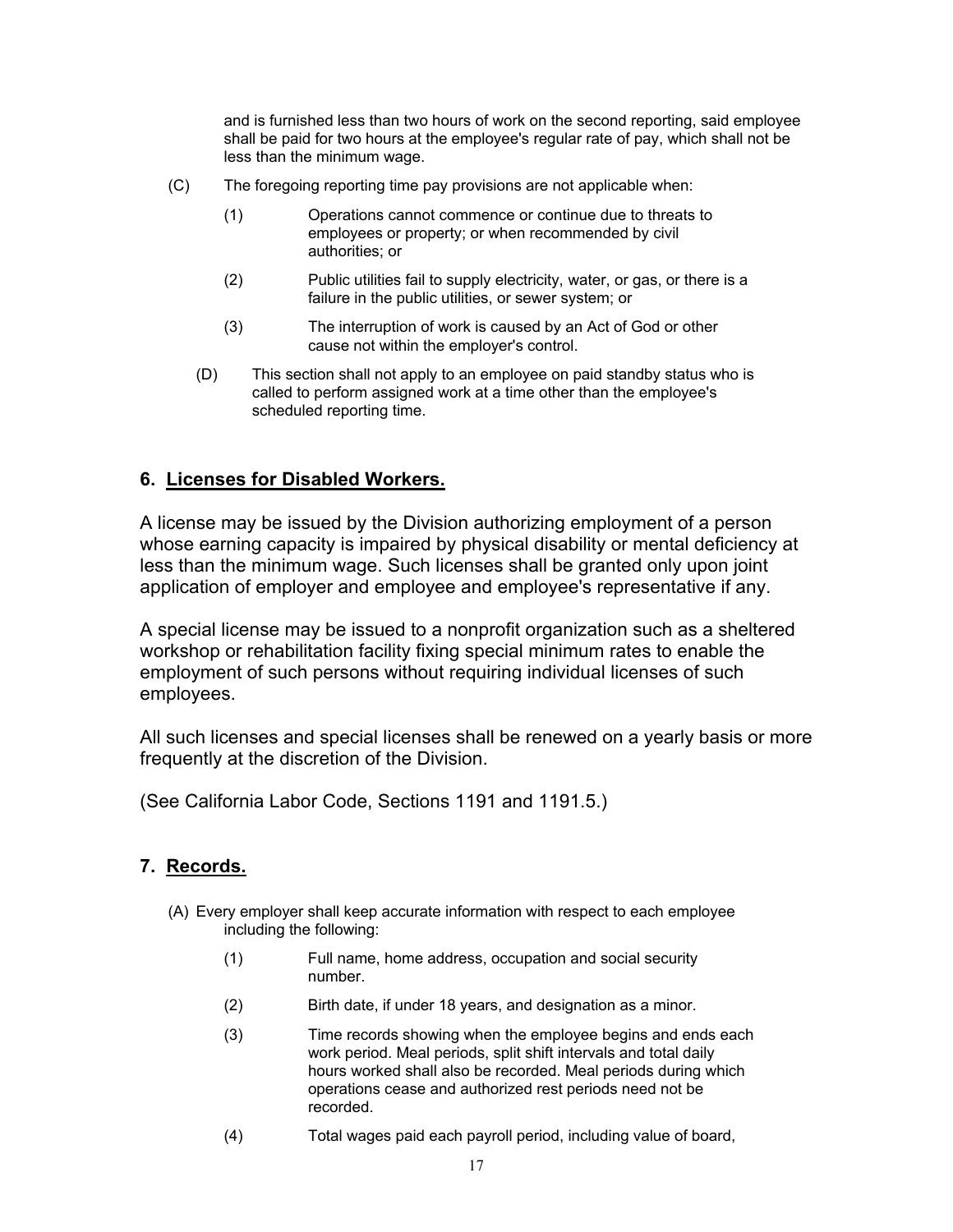lodging, or other compensation actually furnished to the employee.

- $(5)$ Total hours worked in the payroll period and applicable rates of pay. This information shall be made readily available to the employee upon reasonable request.
- $(6)$ When a piece rate or incentive plan is in operation, piece rates or an explanation of the incentive plan formula shall be provided to employees. An accurate production record shall be maintained by the employer.
- $(B)$ Every employer shall semimonthly or at the time of each payment of wages furnish each employee, either as a detachable part of the check, draft, or voucher paying the employee's wages, or separately, an itemized statement in writing showing: (1) all deductions; (2) the inclusive dates of the period for which the employee is paid; (3) the name of the employee or the employee's social security number; and (4) the name of the employer, provided all deductions made on written orders of the employee may be aggregated and shown as one item.
- $(C)$ All required records shall be in the English language and in ink or other indelible form, properly dated, showing month, day and year, and shall be kept on file by the employer for at least three years at the place of employment or at a central location within the State of California. An employee's records shall be available for inspection by the employee upon reasonable request.
- $(D)$ Clocks shall be provided in all major work areas or within reasonable distance thereto insofar as practicable.

## **8. Cash Shortage and Breakage.**

No employer shall make any deduction from the wage or require any reimbursement from an employee for any cash shortage, breakage, or loss of equipment, unless it can be shown that the shortage, breakage, or loss is caused by a dishonest or willful act, or by the gross negligence of the employee.

## **9. Uniforms and Equipment.**

 $(A)$ When uniforms are required by the employer to be worn by the employee as a condition of employment, such uniforms shall be provided and maintained by the employer. The term "uniform" includes wearing apparel and accessories of distinctive design or color.

**NOTE:**This section shall not apply to protective apparel regulated by the Occupational Safety and Health Standards Board.

 $(B)$ When tools or equipment are required by the employer or are necessary to the performance of a job, such tools and equipment shall be provided and maintained by the employer, except that an employee whose wages are at least two (2) times the minimum wage provided herein may be required to provide and maintain hand tools and equipment customarily required by the trade or craft. This subsection (B) shall not apply to apprentices regularly indentured under the State Division of Apprenticeship Standards.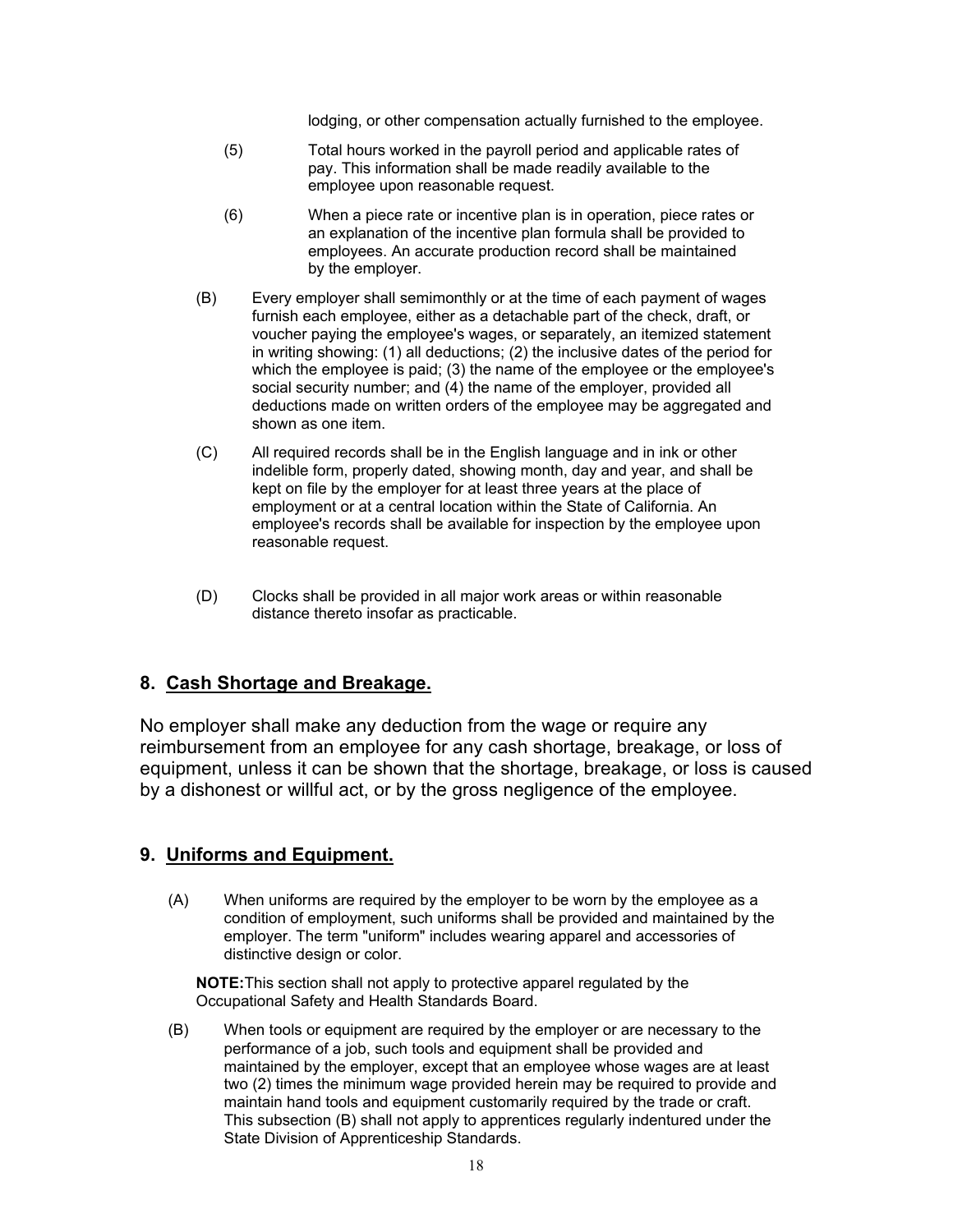**NOTE:** This section shall not apply to protective equipment and safety devices on tools regulated by the Occupational Safety and Health Standards Board.

 $(C)$ A reasonable deposit may be required as security for the return of the items furnished by the employer under provisions of subsections (A) and (B) of this section upon issuance of a receipt to the employee for such deposit. Such deposits shall be made pursuant to Section 400 and following of the Labor Code or an employer with the prior written authorization of the employee may deduct from the employee's last check the cost of an item furnished pursuant to (A) and (B) above in the event said item is not returned. No deduction shall be made at any time for normal wear and tear. All items furnished by the employer shall be returned by the employee upon completion of the job.

#### **10. Meals and Lodging.**

 $(A)$ "Meal" means an adequate, well-balanced serving of a variety of wholesome, nutritious foods.

**"Lodging"** means living accommodations available to the employee for full-time occupancy which are adequate, decent, and sanitary according to usual and customary standards. Employees shall not be required to share a bed.

(B) Meals or lodging may not be credited against the minimum wage without a voluntary written agreement between the employer and the employee. When credit for meals or lodging is used to meet part of the employer's minimum wage obligation, the amounts so credited may not be more than the following:

|                                                                                                                                     | Effective          | Effective          |
|-------------------------------------------------------------------------------------------------------------------------------------|--------------------|--------------------|
|                                                                                                                                     | January 1, 1998    | March 1, 1998      |
| Lodging                                                                                                                             |                    |                    |
| Rooms occupied alone                                                                                                                | \$24.25 per week   | \$27.05 per week   |
| Room shared                                                                                                                         | \$20.00 per week   | \$22.30 per week   |
| Apartment-two thirds (2/3) of the ordinary<br>rental value, and in no event more<br>than                                            | \$290.80 per month | \$324.70 per month |
| Where a couple are both employed by the<br>employer, two-thirds (2/3) of the ordinary<br>rental value, and in no event more<br>than | \$430.20 per month | \$480.30 per month |
| Meals:                                                                                                                              |                    |                    |
| Breakfast                                                                                                                           | \$1.80             | \$2.05             |
| Lunch                                                                                                                               | \$2.55             | \$2.85             |
| Dinner                                                                                                                              | \$3.40             | \$3.80             |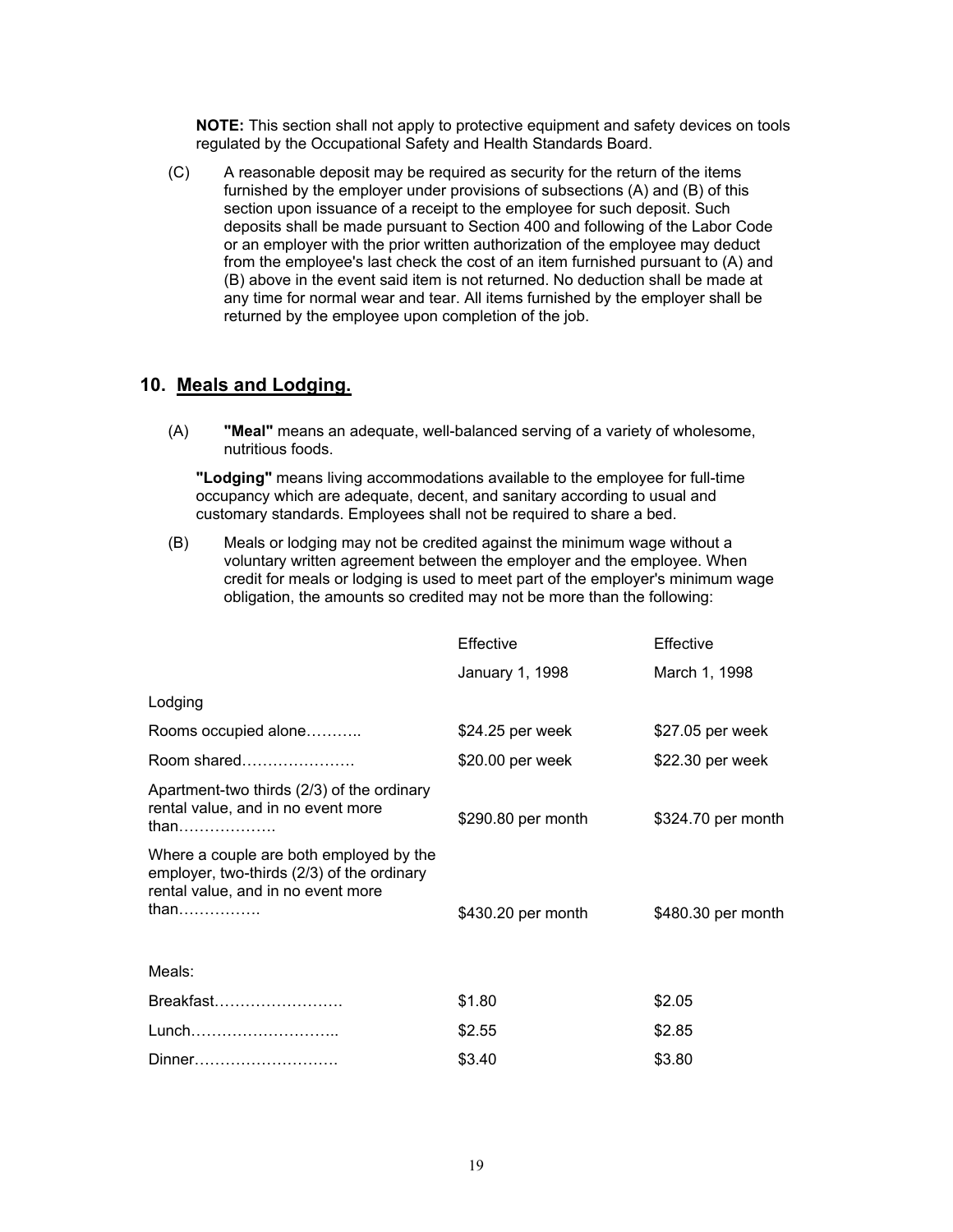- (C) Meals evaluated as part of the minimum wage must be bona fide meals consistent with the employee's work shift. Deductions shall not be made for meals not received nor lodging not used.
- (D) If, as a condition of employment, the employee must live at the place of employment or occupy quarters owned or under the control of the employer, then the employer may not charge rent in excess of the values listed herein.

#### **11. Meal Periods.**

- (A) No employer shall employ any person for a work period of more than five (5) hours without a meal period of not less than thirty (30) minutes, except that when a work period of not more than six (6) hours will complete the day's work the meal period may be waived by mutual consent of the employer and employee.
- (B) An employer may not employ an employee for a work period of more than ten (10) hours per day without providing the employee with a second meal period of not less than thirty (30) minutes, except that if the total hours worked is no more than twelve (12) hours, the second meal period may be waived by mutual consent of the employer and the employee only if the first meal period was not waived.
- (C) Unless the employee is relieved of all duty during a thirty (30) minute meal period, the meal period shall be considered an "on duty" meal period and counted as time worked. An "on duty" meal period shall be permitted only when the nature of the work prevents an employee from being relieved of all duty and when by written agreement between the parties an on-the-job paid meal period is agreed to. The written agreement shall state that the employee may, in writing, revoke the agreement at any time.
- (D) If an employer fails to provide an employee a meal period in accordance with the applicable provisions of this Order, the employer shall pay the employee one (1) hour of pay at the employee's regular rate of compensation for each work day that the meal period is not provided.
- (E) In all places of employment where employees are required to eat on the premises, a suitable place for that purpose shall be designated.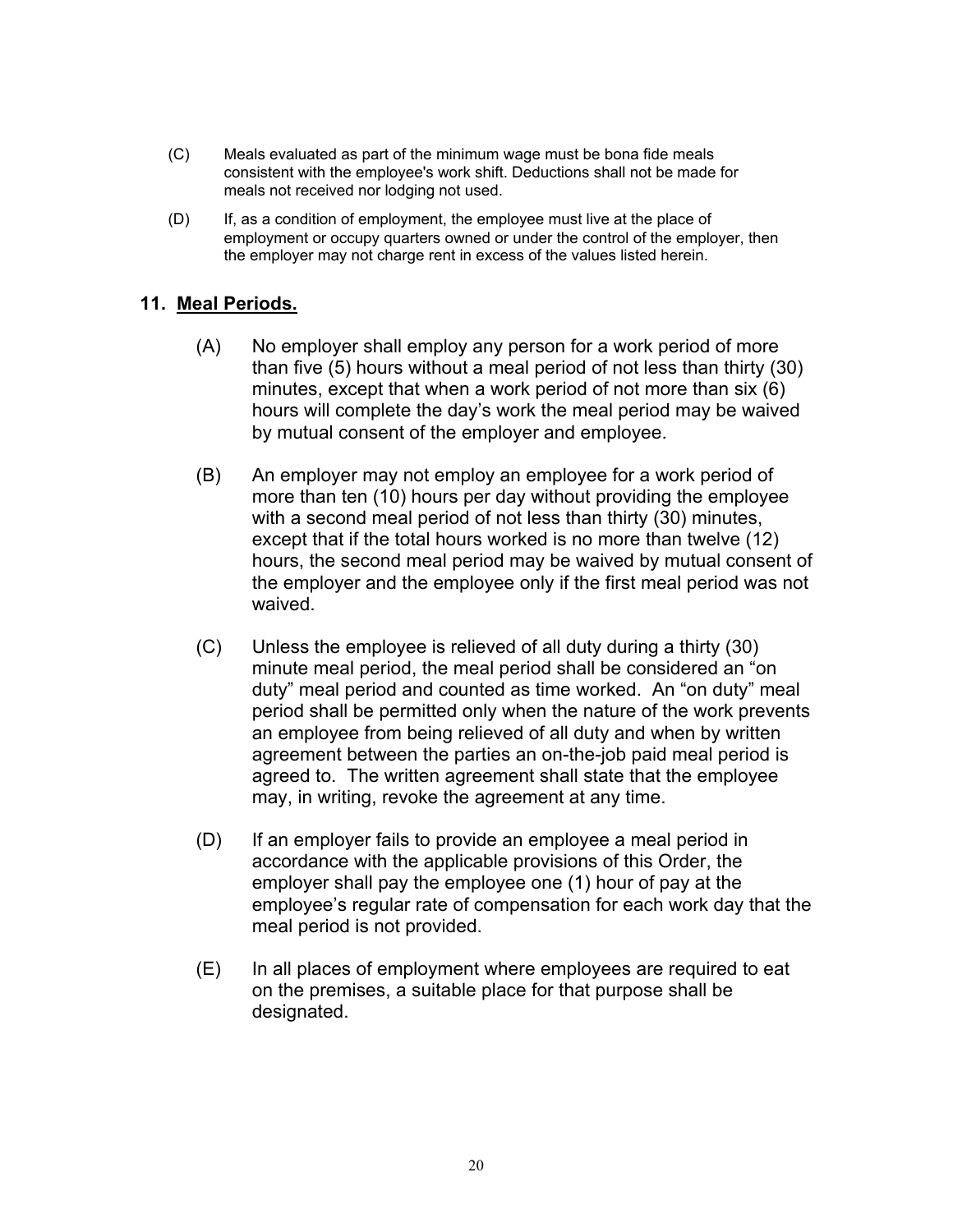## **12. Rest Periods.**

Every employer shall authorize and permit all employees to take rest periods, which insofar as practicable shall be in the middle of each work period. The authorized rest period time shall be based on the total hours worked daily at the rate of ten (10) minutes net rest time per four (4) hours or major fraction thereof.

However, a rest period need not be authorized for employees whose total daily work time is less than three and one-half  $(3 \frac{1}{2})$  hours. Authorized rest period time shall be counted as hours worked for which there shall be no deduction from wages.

If an employer fails to provide an employee a rest period in accordance with the applicable provisions of this Order, the employer shall pay the employee one (1) hour of pay at the employee's regular rate of compensation for each work day that the rest period is not provided.

### **13. Change Rooms and Resting Facilities.**

 $(A)$ Employers shall provide suitable lockers, closets, or equivalent for the safekeeping of employees' outer clothing during working hours, and when required, for their work clothing during non-working hours. When the occupation requires a change of clothing, change rooms or equivalent space shall be provided in order that employees may change their clothing in reasonable privacy and comfort. These rooms or spaces may be adjacent to but shall be separate from toilet rooms and shall be kept clean.

**NOTE:** This section shall not apply to change rooms and storage facilities regulated by the Occupational Safety and Health Standards Board.

 $(B)$ Suitable resting facilities shall be provided in an area separate from the toilet rooms and shall be available to employees during work hours.

## **14. Seats.**

- $(A)$ All working employees shall be provided with suitable seats when the nature of the work reasonably permits the use of seats.
- $(B)$ When employees are not engaged in the active duties of their employment and the nature of the work requires standing, an adequate number of suitable seats shall be placed in reasonable proximity to the work area and employees shall be permitted to use such seats when it does not interfere with the performance of their duties.

#### **15. Temperature.**

- $(A)$ The temperature maintained in each work area shall provide reasonable comfort consistent with industry-wide standards for the nature of the process and the work performed.
- $(B)$ If excessive heat or humidity is created by the work process, the employer shall take all feasible means to reduce such excessive heat or humidity to a degree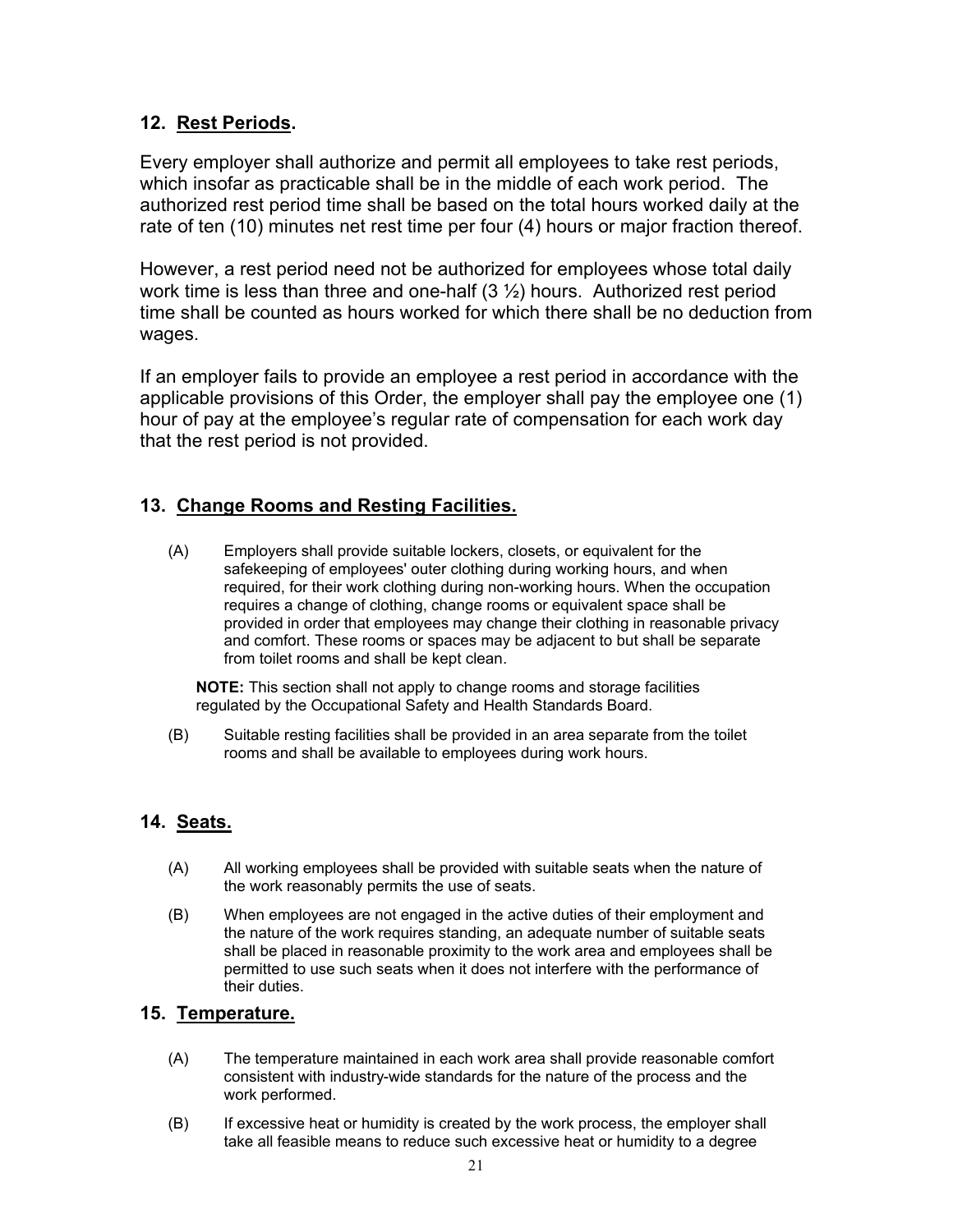providing reasonable comfort. Where the nature of the employment requires a temperature of less than 60° F., a heated room shall be provided to which employees may retire for warmth, and such room shall be maintained at not less than 68°.

- $(C)$ A temperature of not less than 68° shall be maintained in the toilet rooms, resting rooms, and change rooms during hours of use.
- $(D)$ Federal and State energy guidelines shall prevail over any conflicting provision of this section.

### **16. Elevators.**

Adequate elevator, escalator or similar service consistent with industry-wide standards for the nature of the process and the work performed shall be provided when employees are employed four floors or more above or below ground level.

### **17. Exemptions.**

If, in the opinion of the Division after due investigation, it is found that the enforcement of any provision contained in section 7, Records; section 12, Rest Periods; section 13, Change Rooms and Resting Facilities; section 14, Seats; section 15, Temperature; or section 16, Elevators, would not materially affect the welfare or comfort of employees and would work an undue hardship on the employer, exemption may be made at the discretion of the Division. Such exemptions shall be in writing to be effective and may be revoked after reasonable notice is given in writing. Application for exemption shall be made by the employer or by the employee and/or the employee's representative to the Division in writing. A copy of the application shall be posted at the place of employment at the time the application is filed with the Division.

#### **18. Filing Reports.**

(See California Labor Code, Section 1174(a))

#### **19. Inspection.**

(See California Labor Code, Section 1174)

#### **20. Penalties.**

(See Labor Code, Section 1199)

In addition to any other civil penalties provided by law, any employer or any other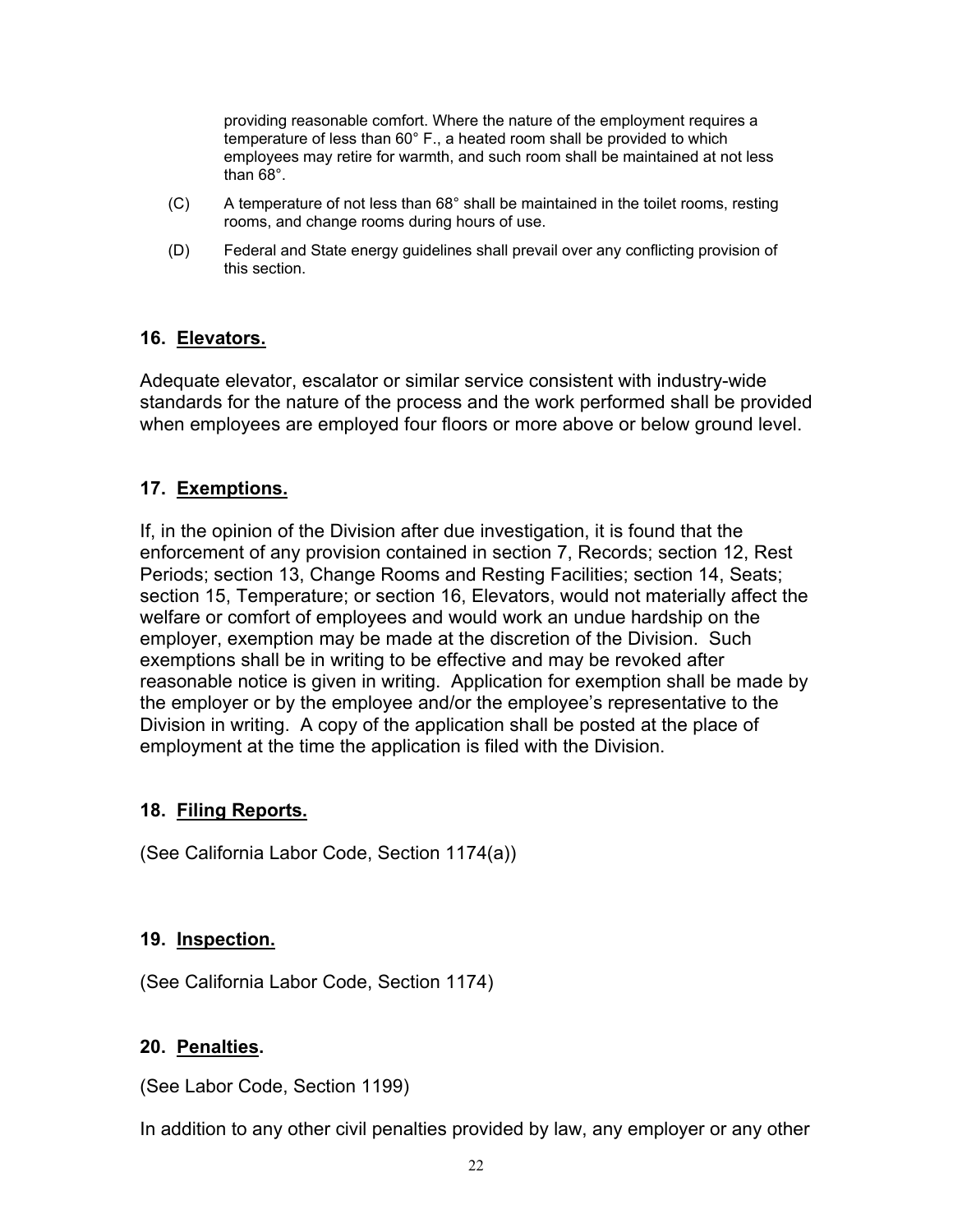person acting on behalf of the employer who violates, or causes to be violated, the provisions of this order, shall be subject to the civil penalty of:

- (A) Initial Violation -- \$50.00 for each underpaid employee for each pay period during which the employee was underpaid in addition to the amount which is sufficient to recover unpaid wages.
- (B) Subsequent Violations -- \$100.00 for each underpaid employee for each pay period during which the employee was underpaid in addition to an amount which is sufficient to recover unpaid wages.
- (C) The affected employee shall receive payment of all wages recovered.

The Labor Commissioner may also issue citations pursuant to Labor Code § 1197.1 for payment of wages for overtime work in violation of this order.

# **21. Separability.**

If the application of any provision of this Order, or any section, subsection, subdivision, sentence, clause, phrase, word, or portion of this Order should be held invalid or unconstitutional or unauthorized or prohibited by statute, the remaining provisions thereof shall not be affected thereby, but shall continue to be given full force and effect as if the part so held invalid or unconstitutional had not been included herein.

## **22. Posting of Order.**

Every employer shall keep a copy of this Order posted in an area frequented by employees where it may be easily read during the work day. Where the location of work or other conditions make this impractical, every employer shall keep a copy of this Order and make it available to every employee upon request.

## **EXCERPTS FROM THE LABOR CODE**

**Section 98.6.** (a) No person shall discharge or in any manner discriminate against any employee because such employee has filed any bona fide complaint or claim or instituted or caused to be instituted any proceeding under or relating to his rights, which are under the jurisdiction of the Labor Commissioner, or has testified or is about to testify in any such proceeding or because of the exercise by such employee on behalf of himself or others of any rights afforded him.

(b) Any employee who is discharged, threatened with discharge, demoted, suspended, or in any other manner discriminated against in the terms and conditions of such employment because such employee has made a bona fide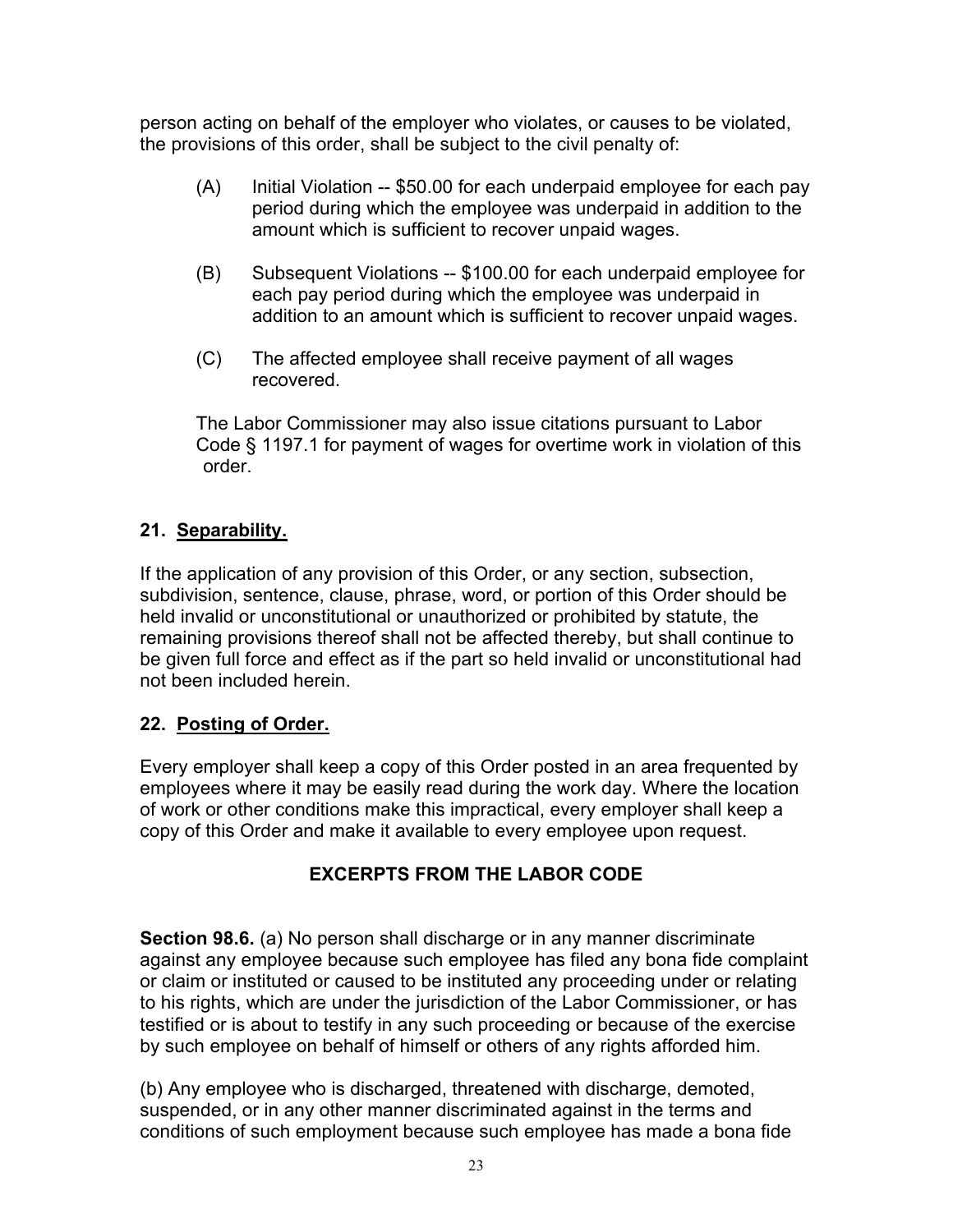complaint or claim to the division pursuant to this part shall be entitled to reinstatement and reimbursement for lost wages and work benefits caused by such acts of the employer. Any employer who willfully refuses to hire, promote, or otherwise restore an employee or former employee who has been determined to be eligible for such rehiring or promotion by a grievance procedure, arbitration or hearing authorized by law, is guilty of a misdemeanor.

**Note:** Nothing in this act shall be construed to entitle an employee to reinstatement or reimbursement for lost wages or work benefits if such employee willfully misrepresents any facts to support a complaint or claim filed with the Labor Commissioner.

**Section 200.** As used in this article: (a) "Wages" includes all amounts for labor performed by employees of every description, whether the amount is fixed or ascertained by the standard of time, task, piece, commission basis, or other method of calculation.

**Section 201.** If an employer discharges an employee, the wages earned and unpaid at the time of discharge are due and payable immediately.

**Section 202.** If an employee not having a written contract for a definite period quits his employment, his wages shall become due and payable not later than 72 hours thereafter, unless the employee has given 72 hours previous notice of his intention to quit, in which case the employee is entitled to his wages at the time of quitting.

**Section 226.** (a) Every employer shall semimonthly, or at the time of each payment of wages, furnish each of his or her employees either as a detachable part of the check, draft, or voucher paying the employee's wages, or separately when wages are paid by personal check or cash, an itemized statement in writing showing: (1) gross wages earned; (2) total hours worked by each employee whose compensation is based on an hourly wage; (3) all deductions; provided, that all deductions made on written orders of the employee may be aggregated and shown as one item; (4) net wages earned; (5) the inclusive dates of the period for which the employee is paid; (6) the name of the employee and his or her social security number; and (7) the name and address of the legal entity which is the employer.

**Section 1174.** Every person employing labor in this state shall:

(a) Furnish to the commission, at its request, reports or information which the commission requires to carry out this chapter. Such reports and information shall be verified if required by the commission or any member thereof.

(b) Allow any member of the commission or the employees of the Division of Labor Standards Enforcement free access to the place of business or employment of such person to secure any information or make any investigation which they are authorized by this chapter to ascertain or make. The commission may inspect or make excerpts, relating to the employment of employees, from the books, reports, contracts, payrolls, documents, or papers of such person.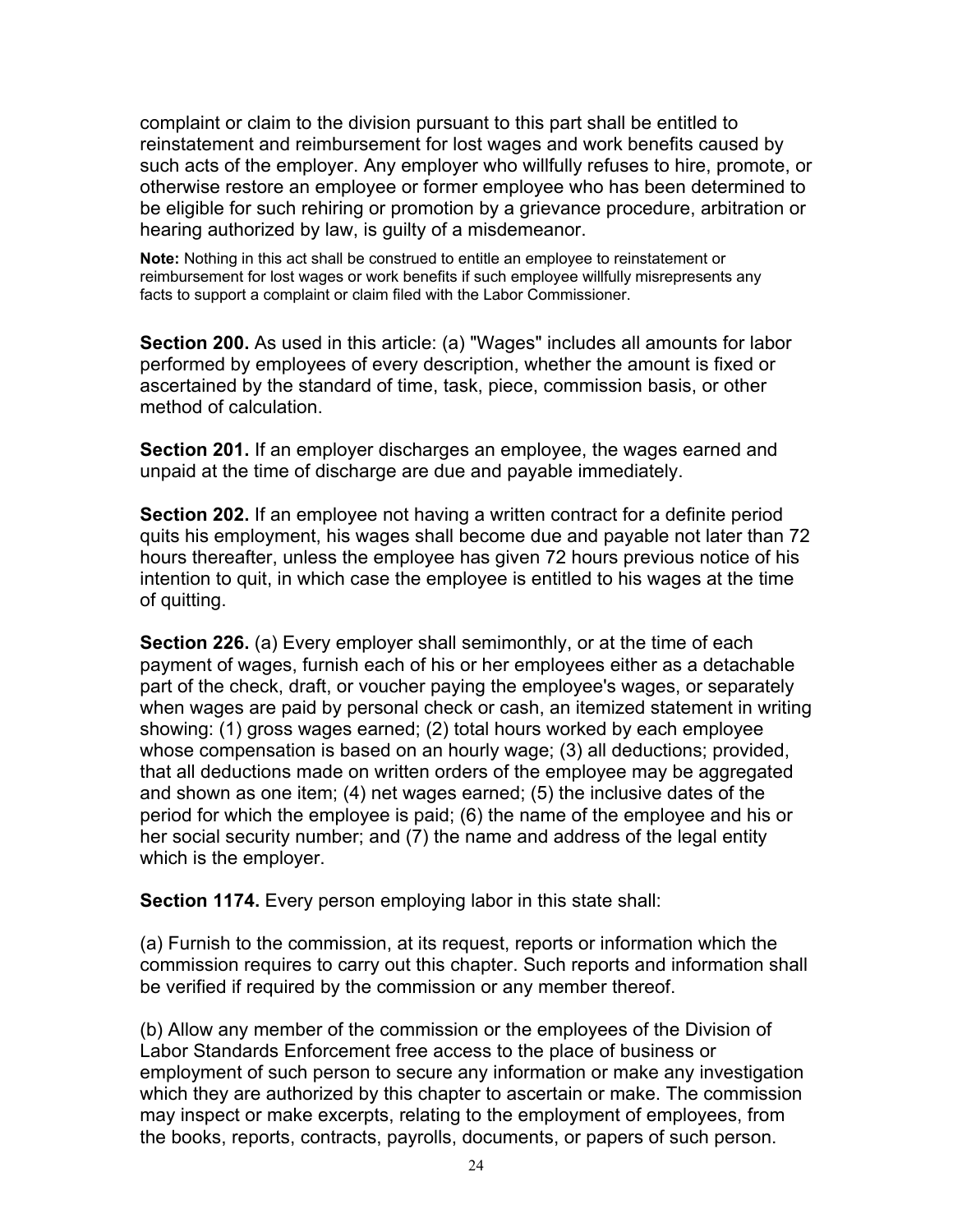(c) Keep a record showing the names and addresses of all employees employed and the ages of all minors.

(d) Keep at a central location in the state or at the plants or establishments at which employees are employed, payroll records showing the hours worked daily by, and the wages paid to, employees employed at the respective plants or establishments, and which shall be kept in accordance with rules established for this purpose by the commission, but in any case shall be kept on file for not less than two years. (1937 ch. 90, 1945 ch.1431, 1972 ch. 1122, 1979 ch. 373, 1990 ch. 1379)

**Section 1191.** For any occupation in which a minimum wage has been established, the commission may issue to an employee who is mentally or physically handicapped, or both, a special license authorizing the employment of the licensee for a period not to exceed one year from date of issue, at a wage less than the legal minimum wage. The commission shall fix a special minimum wage for the licensee. Such license may be renewed on a yearly basis.

**Section 1191.5.** Notwithstanding the provisions of Section 1191, the commission may issue a special license to a nonprofit organization such as a sheltered workshop or rehabilitation facility to permit the employment of employees who have been determined by the commission to meet the requirements in Section 1191 without requiring individual licenses of such employees. The commission shall fix a special minimum wage for such employees. The special license for the nonprofit corporation shall be renewed on a yearly basis, or more frequently as determined by the commission.

**Section 1199.** Every employer or other person acting either individually or as an officer, agent, or employee of another person is guilty of a misdemeanor and is punishable by a fine of not less than one hundred dollars (\$100) or by imprisonment for not less than 30 days, or by both, who does any of the following:

(a) Requires or causes any employee to work for longer hours than those fixed, or under conditions of labor prohibited by an order of the commission.

(b) Pays or causes to be paid to any employee a wage less than the minimum fixed by an order of the commission.

(c) Violates or refuses or neglects to comply with any provision of this chapter or any order or ruling of the commission.

## **Section 1391.2.**

(a) Notwithstanding Sections 1391 and 1391.1, any minor under 18 years of age who has been graduated from a high school maintaining a four-year course above the eighth grade of the elementary schools, or who has had an equal